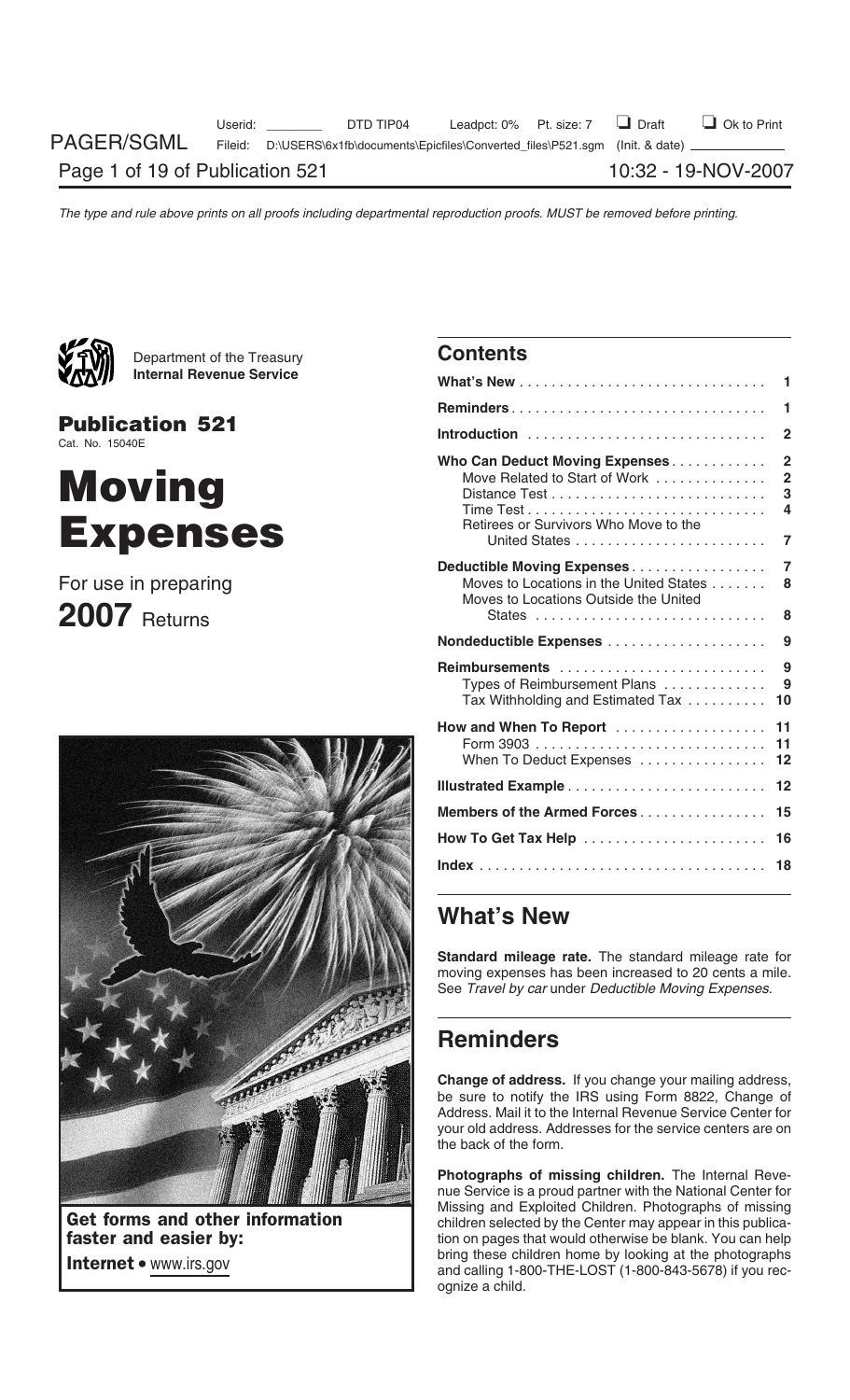This publication explains the deduction of certain ex-<br>penses of moving to a new home because you changed<br> $\frac{1.91 \times 1.91 \times 1.91 \times 1.91 \times 1.91 \times 1.91 \times 1.91 \times 1.91 \times 1.91 \times 1.91 \times 1.91 \times 1.91 \times 1.91 \times 1.91 \times 1.91 \times 1.91 \times$ job locations or started a new job. It includes the following

- 
- What moving expenses are deductible. either of the above addresses.
- 
- What moving expenses are not deductible. **Useful Items** How a reimbursement affects your moving expense You may want to see: deduction.
- How and when to report moving expenses. **Publication**
- Special rules for members of the Armed Forces. <br>■ 3 Armed Forces' Tax Guide

Form 3903, Moving Expenses, is used to claim the moving **Forms (and Instructions)**<br>
expense deduction. An example of how to report your **Forms (and Instructions)**<br> **Example 2010** 1040 U.S. Individual Income Tax Return moving expenses, including a filled-in Form 3903, is shown near the end of the publication. ❏ 1040X Amended U.S. Individual Income Tax

You may be able to deduct moving expenses whether Return you are self-employed or an employee. Your expenses  $□$  3903 Moving Expenses generally must be related to starting work at your new job location. However, certain retirees and survivors may qual-<br>if the distribution of t ify to claim the deduction even though they are not starting See *How To Get Tax Help*, near the end of this publica-<br>work at a new job location. See *Who Can Deduct Moving* tion, for information about getting the publicat work at a new job location. See Who Can Deduct Moving **Expenses.** The state of the state of the state of the state of the state of the state of the state of the state of the state of the state of the state of the state of the state of the state of the state of the state of th

**Recordkeeping.** It is important to maintain an accurate record of expenses you paid to move. You should save **Who Can Deduct** items such as receipts, bills, cancelled checks, credit card statements, and mileage logs. Also, you should save your **Moving Expenses** statements, and mileage logs. Also, you should save your Form W-2 and statements of reimbursement from your

**Comments and suggestions.** We welcome your com-<br>ments about this publication and your suggestions for <br>ments about this publication and your suggestions for <br>**Comments about this publication and your suggestions for** ments about this publication and your suggestions for future editions.  $\bullet$  You meet the distance test.

You can write to us at the following address:<br>• You meet the time test.

SE:W:CAR:MP:T:I 1111 Constitution Ave. NW, IR-6526

We respond to many letters by telephone. Therefore, it<br>would be helpful if you would include your daytime phone<br>would be helpful if you would include your daytime phone number, including the area code, in your correspondence.

You can email us at *\*taxforms@irs.gov*. (The asterisk **Move Related to Start of Work** Comment" on the subject line. Although we cannot re-<br>spond individually to each email, we do appreciate your<br>place, to the start of work at your new job location. feedback and will consider your comments as we revise<br>our tax products. **Closely related in time.** You can generally consider mov-<br>ing expenses incurred within 1 year from the date you first

*formspubs* to download forms and publications, call time to the start of work. It is not necessary that you 1-800-829-3676, or write to the address below and receive arrange to work before moving to a new location, as long a response within 10 days after your request is received. as you actually go to work in that location.

**Introduction**<br>P.O. Box 8903

topics.<br>*Tax questions.* If you have a tax question, check the information available on www.irs.gov or call information available on *www.irs.gov* or call • Who can deduct moving expenses. 1-800-829-1040. We cannot answer tax questions sent to

- 
- 
- 
- 

employer. You can deduct your moving expenses if you meet all three

- 
- 
- 

Internal Revenue Service **After you have read these rules, you may want to use** Individual Forms and Publications Branch *Figure B* to help you decide if you can deduct your moving

Washington, DC 20224 **Retirees, survivors, and Armed Forces members.** Different rules may apply if you are a member of the Armed Forces or a retiree or survivor moving to the United States.

*Ordering forms and publications.* Visit *www.irs.gov/* reported to work at the new location as closely related in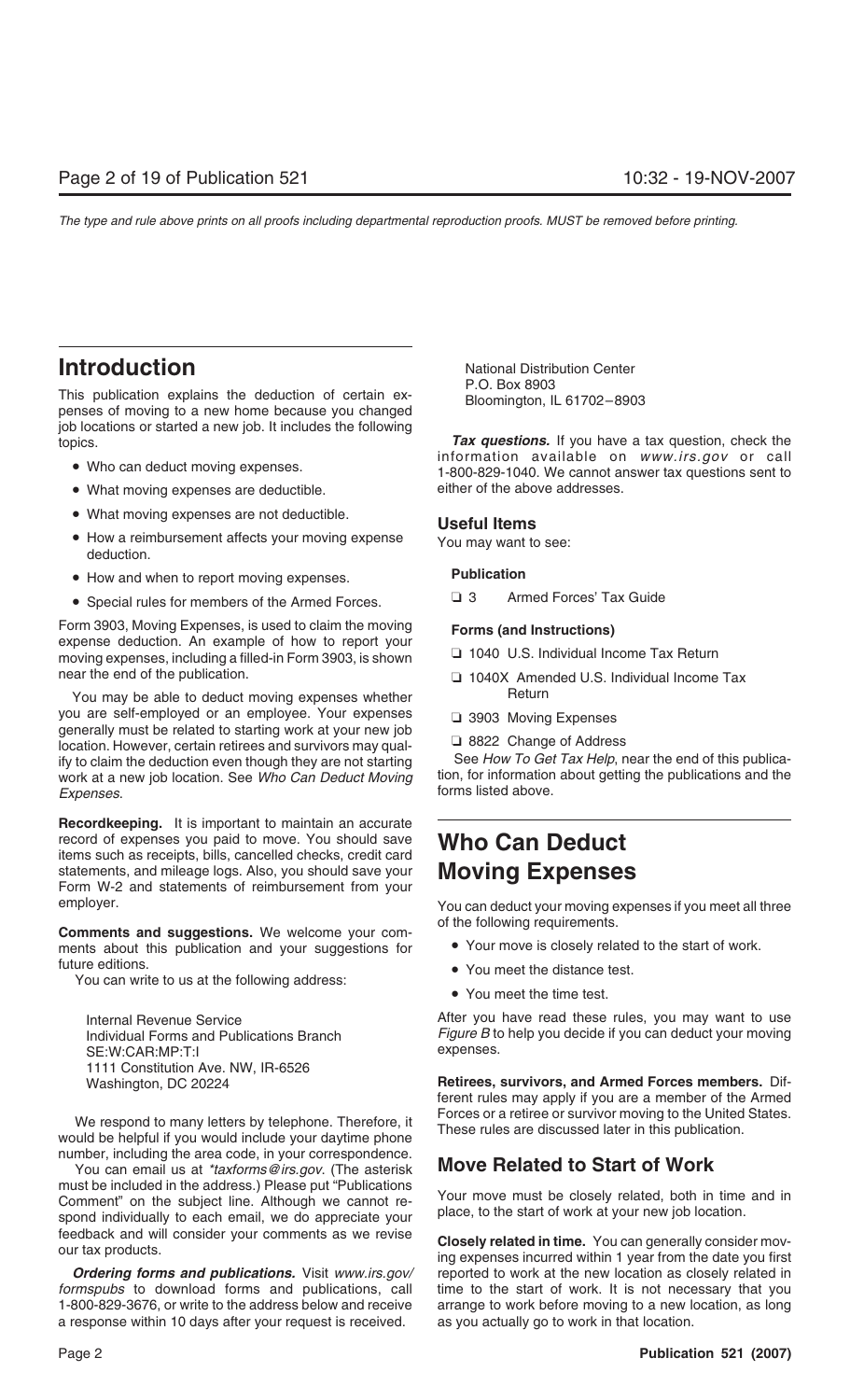work, you ordinarily cannot deduct the expenses unless means your home before you left for your new job location. you can show that circumstances existed that prevented Your new home means your home within the area of your the move within that time. The move within that time.

you started work at a new location. You delayed the move expenses of moving to the United States or its possessions

**Closely related in place.** You can generally consider<br>your move closely related in place to the start of work if the<br>distance from your new home to the new job location is not<br>distance from your new home to the new job lo more than the distance from your former home to the new job location. If your move does not meet this requirement, **Distance Test** you may still be able to deduct moving expenses if you can

- 
- 

(residence). It can be a house, apartment, condominium, the shortest of the more commonly traveled routes behouseboat, house trailer, or similar dwelling. It does not tween them. The distance test considers only the location include other homes owned or kept up by you or members of your former home. It does not take into account the of your family. It also does not include a seasonal home, location of your new home. See *Figure A*, below.

If you do not move within 1 year of the date you begin such as a summer beach cottage. Your former home

*Example.* Your family moved more than a year after **Retirees or survivors.** You may be able to deduct the for 18 months to allow your child to complete high school. even though the move is not related to the start of work at a You can deduct your moving expenses. The mexical new job location. You must have worked outside the

show that:<br>Show that: Show that: Your move will meet the distance test if your new main job<br>Ication is at least 50 miles farther from your former home • You are required to live at your new home as a<br>condition of your employment, or the metal of the sample, if your old main job location was 3 • You will spend less time or money commuting from miles from your former home, your new main job location your new home to your new job location. The must be at least 53 miles from that former home. You can use *Worksheet 1* to see if you meet this test.

*Home defined.* Your home means your main home The distance between a job location and your home is



## Figure A. **Illustration of Distance Test**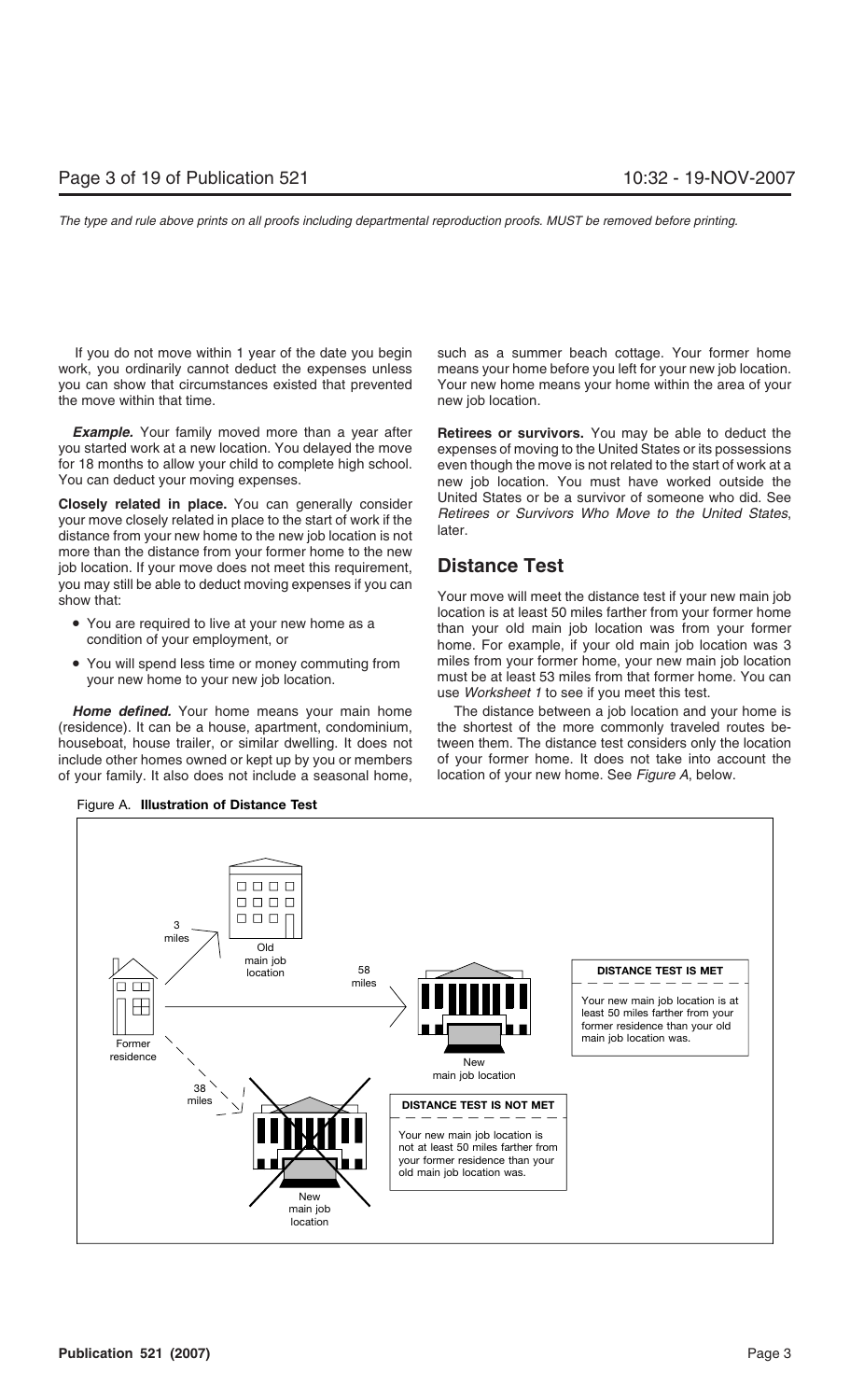| Note. Members of the Armed Forces may not have to meet this test. See Members of the<br>Armed Forces.                |       |
|----------------------------------------------------------------------------------------------------------------------|-------|
|                                                                                                                      | miles |
| 2. Enter the number of miles from your old home to your old workplace $\dots\dots\dots\dots\dots$                    | miles |
| 3. Subtract line 2 from line 1. If zero or less, enter -0- $\dots\dots\dots\dots\dots\dots\dots\dots\dots\dots\dots$ | miles |
| 4. Is line 3 at least 50 miles?                                                                                      |       |
| $\Box$ Yes. You meet this test.                                                                                      |       |
| □ No. You do not meet this test. You cannot deduct your moving expenses.                                             |       |

from your former home because you changed main job  $are:$  locations. Your old main job location was 3 miles from your former home. Your new main job location is 60 miles from • The total time you spend at each place, that home. Because your new main job location is 57 miles • The amount of work you do at each place, and farther from your former home than the distance from your<br>former home to your old main job location, you meet the • H distance test.

**First job or return to full-time work.** If you go to work full **Time Test** time for the first time, your place of work must be at least 50

also must be at least 50 miles from your former home. • The time test for employees.

Armed Forces. If you are in the Armed Forces and you • The time test for self-employed persons. moved because of a permanent change of station, you do<br>not have to meet the distance test. See *Members of the*<br>Armed Forces, later.<br>Armed Forces, later.

could be your office, plant, store, shop, or other location. If there is no one place where you spend most of your **Time Test for Employees** working time, your main job location is the place where your work is centered, such as where you report for work or If you are an employee, you must work full time for at least

your main job location is the union hall.

*More than one job.* If you have more than one job at any time, your main job location depends on the facts in **Example.** You moved to a new home less than 50 miles each case. The more important factors to be considered

- 
- 
- 

miles from your former home to meet the distance test.<br>If you go back to full-time work after a substantial period<br>of the following two time tests.<br>of part-time work or unemployment, your place of work

- 
- 

Main job location. You main job location is usually the<br>place where you spend most of your working time. This<br>either of the time tests. See Time Test Not Yet Met, later.

are otherwise required to "base" your work. 39 weeks during the first 12 months after you arrive in the **Union members.** If you work for several employers on general area of your new job location (39-week test). a short-term basis and you get work under a union hall Full-time employment depends on what is usual for your syst

| IF you are                                                                                  | THEN you satisfy the time test by meeting the                                                                                                  |
|---------------------------------------------------------------------------------------------|------------------------------------------------------------------------------------------------------------------------------------------------|
| an employee                                                                                 | 39-week test for employees.                                                                                                                    |
| self-employed                                                                               | 78-week test for self-employed persons.                                                                                                        |
| both self-employed and an employee at the same time                                         | 78-week test for a self-employed person or the 39-week<br>test for an employee. Your principal place of work<br>determines which test applies. |
| both self-employed and an employee, but unable to satisfy<br>the 39-week test for employees | 78-week test for self-employed persons.                                                                                                        |

## Table 1. **Satisfying the Time Test for Employees and Self-Employed Persons**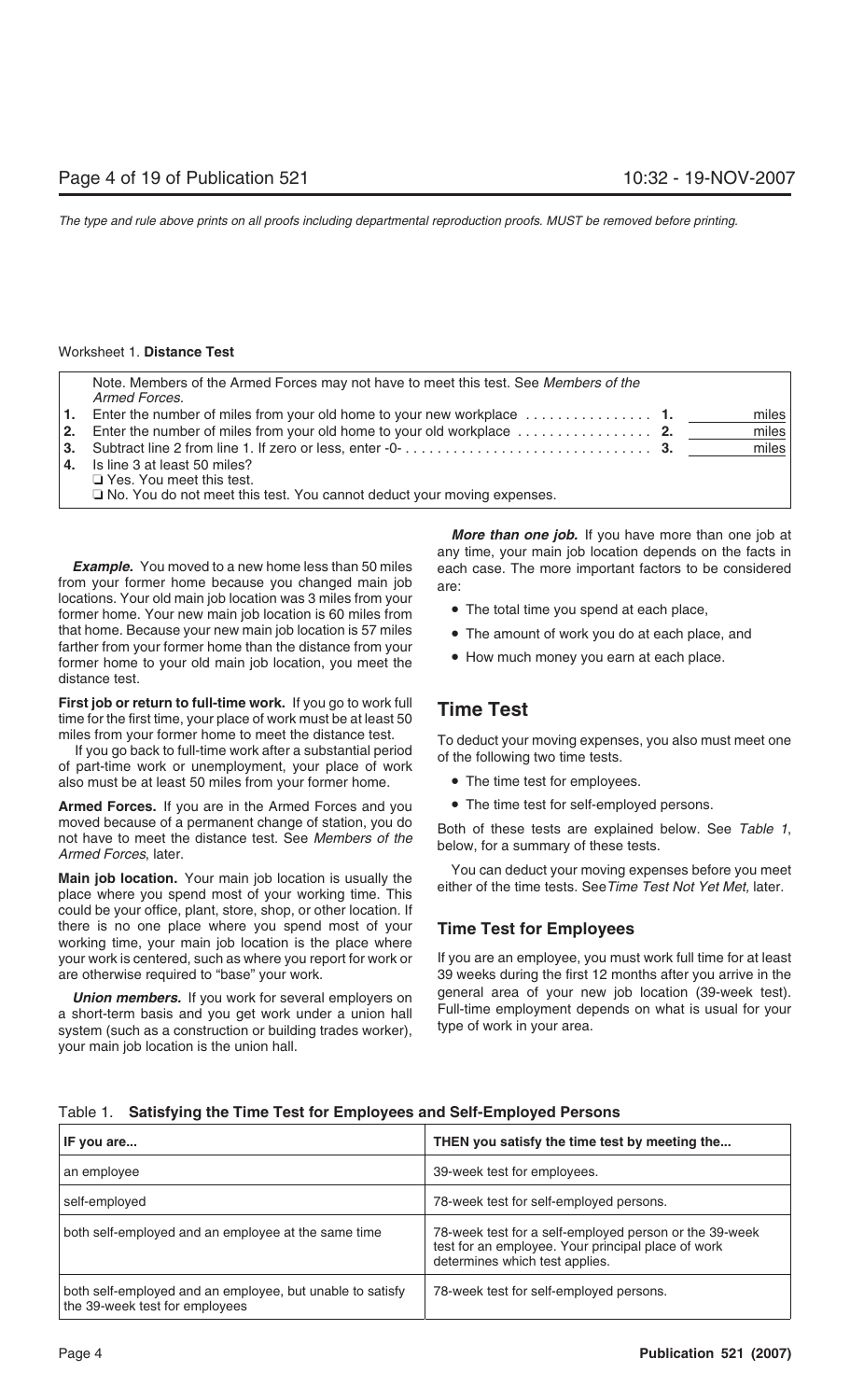



1 Military persons should see *Members of the Armed Forces* later, for special rules that apply to them.

2 Your move must be closely related to the start of work at your new job location. See *Move Related to Start of Work,* earlier.

 ${}^{3}$  If you deduct expenses and do not meet this test later, you must either file an amended tax return or report your moving expense deduction as other income. See *Time test not yet met*, later.

<sup>4</sup> If you became self-employed during the first 12 months, answer YES if your time as a full-time employee added to your time as a self-employed person equals or will equal at least 78 weeks in the first 24 months (including 39 weeks in the first 12 months) after you arrived in the new area.

- 
- all 39 weeks.
- 
- 

**Temporary absence from work.** You are considered to<br>have worked full time during any week you are temporarily<br>absent from work because of illness, strikes, lockouts,<br>layoffs, natural disasters, or similar causes. You are considered to have worked full time during any week you • You count any full-time work you do either as an are absent from work for leave or vacation provided for in employee or as a self-employed person. are absent from work for leave or vacation provided for in your work contract or agreement.

**Seasonal work.** If your work is seasonal, you are consid-<br>be self-employed in the same trade or business for ered to be working full time during the off-season only if the 78 weeks.

# For purposes of this test, the following four rules apply. your work contract or agreement covers an off-season • You count only your full-time work as an employee,<br>
not any work you do as a self-employed person.<br>
• You do not have to work for the same employer for<br>
• You do not have to work for the same employer for<br>
• You do not h

## • You do not have to work 39 weeks in a row. **Time Test for Self-Employed Persons**

• You must work full time within the same general If you are self-employed, you must work full time for at least commuting area for all 39 weeks. 39 weeks during the first 12 months and for a total of at

- 
- You do not have to work for the same employer or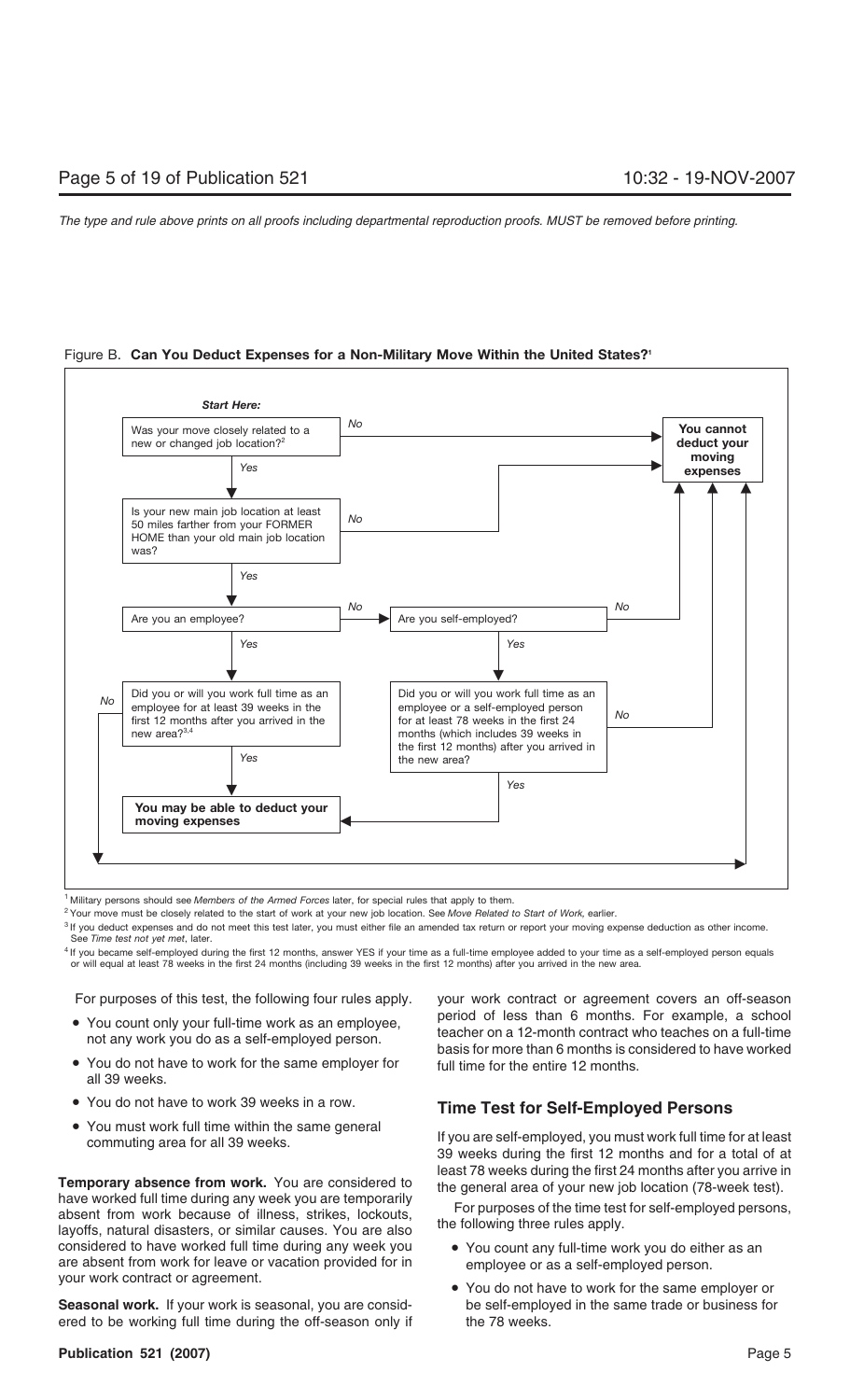• You must work within the same general commuting **Time Test Not Yet Met** area for all 78 weeks.

**Self-employment.** You are self-employed if you work as<br>the sole owner of an unincorporated business or as a<br>partner in a partnership carrying on a business. You are<br>not considered self-employed if you are semi-retired, ar

Full-time work. You can count only those weeks during an amended return for 2007 to take the deduction. which you work full time as a week of work. Whether you<br>work full time during any week depends on what is usual<br>for your type of work in your area. For example, you are a<br>self-employed dentist and maintain office hours 4 d week. You are considered to perform services full time if • Report your moving expense deduction as other inmaintaining office hours 4 days a week is not unusual for come on your Form 1040 for the year you cannot other self-employed dentists in your area. meet the test, or

**Temporary absence from work.** You are considered • Use Form 1040X to amend your 2007 return, figurto be self-employed on a full-time basis during any week ing your tax without the moving expense deduction. you are temporarily absent from work because of illness,

**Seasonal trade or business.** If your trade or business location on September 15, 2007. You deduct your moving is seasonal, the off-season weeks when no work is re-<br>expenses on your 2007 return, the year of the move, even quired or available may be counted as weeks during which though you have not yet met the time test by the date your you worked full time. The off-season must be less than 6 return is due. If you do not meet the 39-week test during months and you must work full time before and after the the 12-month period following your arrival in the general off-season. area of your new job location, you must either:

**Example.** You own and operate a motel at a beach **example.** You own and operate a motel at a beach come on your Form 1040 for 2008, or resort. The motel is closed for 5 months during the off-season. You work full time as the operator of the motel • Use Form 1040X to amend your 2007 return, figurbefore and after the off-season. You are considered ing your tax without the moving expense deduction. self-employed on a full-time basis during the weeks of the

off-season. **Exceptions to the Time Test** If you were both an employee and self-employed, see *Table 1,* earlier, for the requirements. You do not have to meet the time test if one of the following

applies. *Example.* Justin quit his job and moved from the east coast to the west coast to begin a full-time job as a • You are in the Armed Forces and you moved becabinet-maker for C and L Cabinet Shop. He generally cause of a permanent change of station. See *Mem*worked at the shop about 40 hours each week. Shortly *bers of the Armed Forces*, later. after the move, Justin also began operating a cabi-<br>net-installation business from his home for several hours<br>each afternoon and all day on weekends. Because Justin's<br>principal place of business is the cabinet shop, he can

If Justin is unable to satisfy the requirements of the • You are the survivor of a person whose main job 39-week test during the 12-month period immediately fol- location at the time of death was outside the United lowing his arrival in the general location of his new principal States. See *Retirees or Survivors Who Move to the* place of work, he can satisfy the 78-week test. *United States*, later.

## **Joint Return** or disability.

If you are married, file a joint return, and both you and your<br>spouse work full-time, either of you can satisfy the full-time<br>work test. However, you cannot add the weeks your<br>spouse worked to the weeks you worked to satis

You can deduct your moving expenses on your 2007 tax

- 
- 

strikes, natural disasters, or similar causes. *Example.* You arrive in the general area of your new job expenses on your 2007 return, the year of the move, even

- 
- 

- 
- 
- 
- Your job at the new location ends because of death
-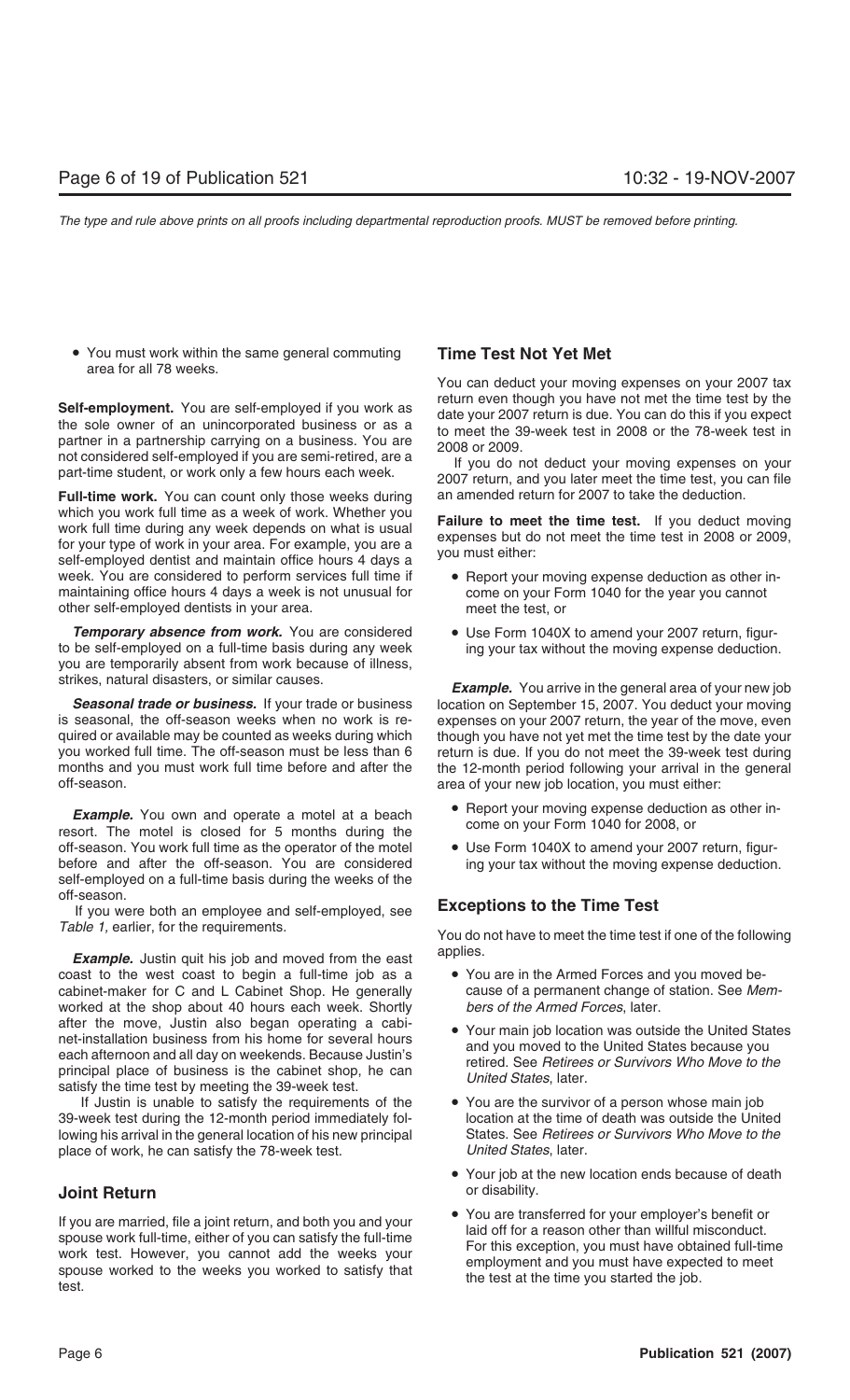# **Who Move to the United States**

If you are a retiree who was working abroad or a survivor of packed and on the way to your home in the United a decedent who was working abroad and you move to the States. United States or one of its possessions, you do not have to meet the time test, discussed earlier. However, you must<br>meet the time test, discussed earlier. However, you must<br>meet the vacuum of the Child States. meet the requirements discussed below under *Retirees who were working abroad* or *Survivors of decedents who were working abroad*.



*If you are living in the United States, retire, and* **Deductible Moving Expenses** *then move and remain retired, you cannot claim a moving expense deduction for that move.* 

the United States. **• Moving your household goods and personal effects** 

**Retirees who were working abroad.** You can deduct penses), and moving expenses for a move to a new home in the United States when you permanently retire. However, both your<br>former main job location and your former home must have new home. been outside the United States.

**Permanently retired.** You are considered permanently *Permanentice any expenses for meals.* retired when you cease gainful full-time employment or self-employment. If, at the time you retire, you intend your retirement to be permanent, you will be considered retired **Reasonable expenses.** You can deduct only those ex-<br>even though you later return to work. Your intention to penses that are reasonable for the circumstances of yo even though you later return to work. Your intention to penses that are reasonable for the circumstances of your<br>retire permanently may be determined by: move For example, the cost of traveling from your former

- 
- 
- pension or retirement fund, and
- 

you are the spouse or the dependent of a person whose usual Boston-Buffalo route, the expenses paid or incurred<br>main job location at the time of death was outside the for the excursion are not deductible. Beth can only ded main job location at the time of death was outside the for the excursion are not deductible. Beth can only deduct<br>United States, you can deduct moving expenses if the what it would have cost to drive directly from Boston t United States, you can deduct moving expenses if the what it would have cost to drive directly from Boston to

- 
- The move begins within 6 months after the dece-
- 
- The decedent's former home was outside the United<br>States.
- 

When a move begins. A move begins when one of the • The standard mileage rate (20 cents a mile).

**Retirees or Survivors**<br> **States, but only if the move is completed within a**<br> **States, but only if the move is completed within a**<br> **States**, but only if the move is completed within a

- Your household goods and personal effects are
- 

If you meet the requirements discussed earlier under *Who Can Deduct Moving Expenses*, you can deduct the reason-<br> *United States defined*. For this section of this publica-<br>
tion, the term "United States" includes the possessions of

- (including in-transit or foreign-move storage ex-
- 



move. For example, the cost of traveling from your former • Your age and health,<br>
• The customary retirement age for people who do<br>
similar work,<br>
similar work,<br>
a similar work,<br>
a single trips for sightseeing, the additional expenses for your<br>
trip to your new home, you stop ove • Whether you receive retirement payments from a stopover or side trips are not deductible as moving ex-<br>penses.<br>penses.

• The length of time before you return to full-time **Example.** Beth's employer transferred her from Bos-<br>work. We way to som, Massachusetts, to Buffalo, New York. On her way to Buffalo, Beth drove into Canada to visit the Toronto Zoo. **Survivors of decedents who were working abroad.** If Since Beth's excursion into Canada was away from the Buffalo. Likewise, Beth cannot deduct any expenses, such • The move is to a home in the United States. as the cost of a hotel room, caused by the delay for sightseeing.

dent's death. (When a move begins is described<br>below.) bers of your household, or your personal effects to your • The move is from the decedent's former home. new home, you can figure your expenses by deducting either:

- Your actual expenses, such as the amount you pay • The decedent's former home was also your home.<br>• The decedent's former home was also your home.<br>• record of each expense, or
	-

following events occurs. Whether you use actual expenses or the standard mileage • You contract for your household goods and personal rate to figure your expenses, you can deduct the parking effects to be moved to your home in the United fees and tolls you pay to move. You cannot deduct any part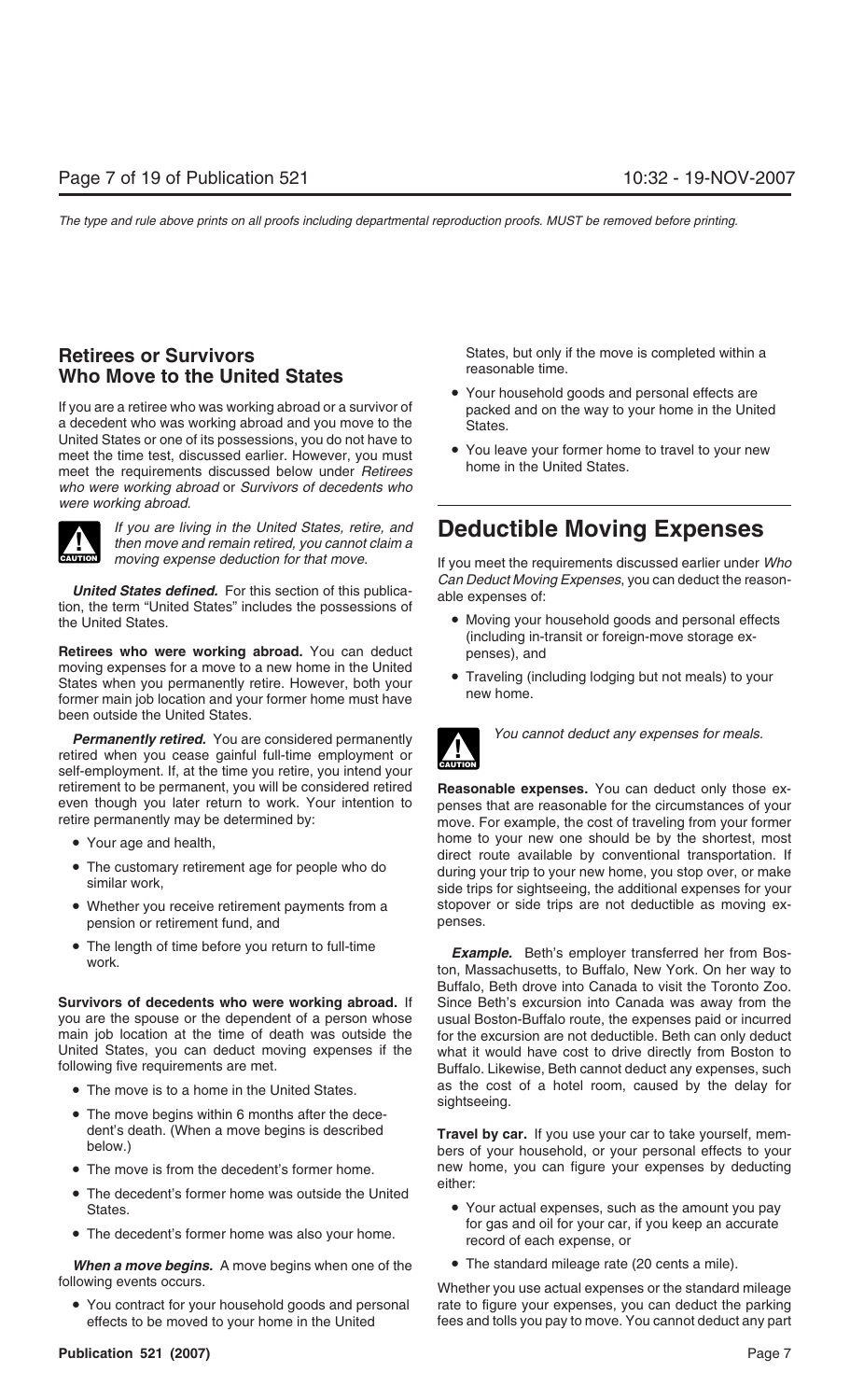of general repairs, general maintenance, insurance, or **Travel expenses.** You can deduct the cost of transportadepreciation for your car. the same of the state of your car. the state of your house-

**Member of your household.** You can deduct moving home. This includes expenses for the day you arrive. expenses you pay for yourself and members of your You can include any lodging expenses you had in the household. A member of your household is anyone who area of your former home within one day after you could no has both your former and new home as his or her home. It longer live in your former home because your furniture had does not include a tenant or employee, unless that person been moved. is your dependent. The members of your household do not have to travel

# own car, see *Travel by car*, earlier. **in the United States**

If you meet the requirements under *Who Can Deduct* from Minneapolis to Washington, DC, where Dwaine was *Moving Expenses*, earlier, you can deduct expenses for a starting a new job. Dwaine drove the family car to Washmove to the area of a new main job location within the ington, DC, a trip of 1,100 miles. His expenses were \$220 United States or its possessions. Your move may be from for mileage (1,100 miles x 20 cents per mile) plus \$40 for one U.S. location to another or from a foreign country to the tolls and \$150 for lodging, for a total of \$410. One week United States. later, Robyn flew from Minneapolis to Washington, DC.

household goods and personal effects and those of the **Moves to Locations** members of your household from your former home to your new home. For purposes of moving expenses, the term

necting utilities required because you are moving your **Deductible expenses.** If your move is to a location

You can deduct the cost of shipping your car and your deduct the following expenses.<br>household pets to your new home.

You can deduct the cost of moving your household<br>goods and personal effects from a place other than your<br>former home. Your deduction is limited to the amount it<br>former home. Your deduction is limited to the amount it<br> $\bullet$  former home. Your deduction is limited to the amount it • The cost of traveling (including log would have cost to move them from your former home. would have cost to move them from your former home.

**Example.** Paul Brown is a resident of North Carolina and has been working there for the last 4 years. Because of the small size of his apartment. he stored some of his **and has been working there for the last 4 years. Bec** of the small size of his apartment, he stored some of his • The cost of storing household goods and per<br>furniture in Georgia with his parents. Paul got a job in • effects while you are at the new job location. furniture in Georgia with his parents. Paul got a job in Washington, DC. It cost him \$900 to move his furniture<br>from North Carolina to Washington and \$3,000 to move his<br>furniture from Georgia to Washington. If Paul shipped his<br>furniture in Georgia from North Carolina (his former it would have cost \$1,800. He can deduct only \$1,800 of **Moving goods and effects to and from storage.** You the \$3,000 he paid. The amount he can deduct for moving  $\frac{1}{2}$  can deduct the reasonable expenses of moving yo



remains your main job location. **Storage expenses.** You can include the cost of storing and insuring household goods and personal effects within **Moving expenses allocable to excluded foreign in**any period of 30 consecutive days after the day your things **come.** If you live and work outside the United States, you are moved from your former home and before they are may be able to exclude from income part or all of the delivered to your new home. income you earn in the foreign country. You may also be

hold while traveling from your former home to your new

together or at the same time. However, you can only **Moves to Locations** deduct expenses for one trip per person. If you use your

*Example.* In 2007, Dwaine and Robyn Black moved Her only expense was her \$400 plane ticket. The Blacks' **Household goods and personal effects.** You can de-<br>deduction is \$810 (Dwaine's \$410 + Robyn's of \$400). duct the cost of packing, crating, and transporting your

"personal effects" includes, but is not limited to, movable<br>personal property that the taxpayer owns and frequently<br>uses.<br>If you use your own car to move your things, see *Travel*<br>by car, earlier.<br>You can deduct any costs

outside the United States and its possessions, you can

- 
- 
- 
- 

*You cannot deduct the cost of moving furniture*<br>*Storage expenses*. You can deduct the reasonable ex-<br>penses of storing your household goods and personal effects for all or part of the time the new job location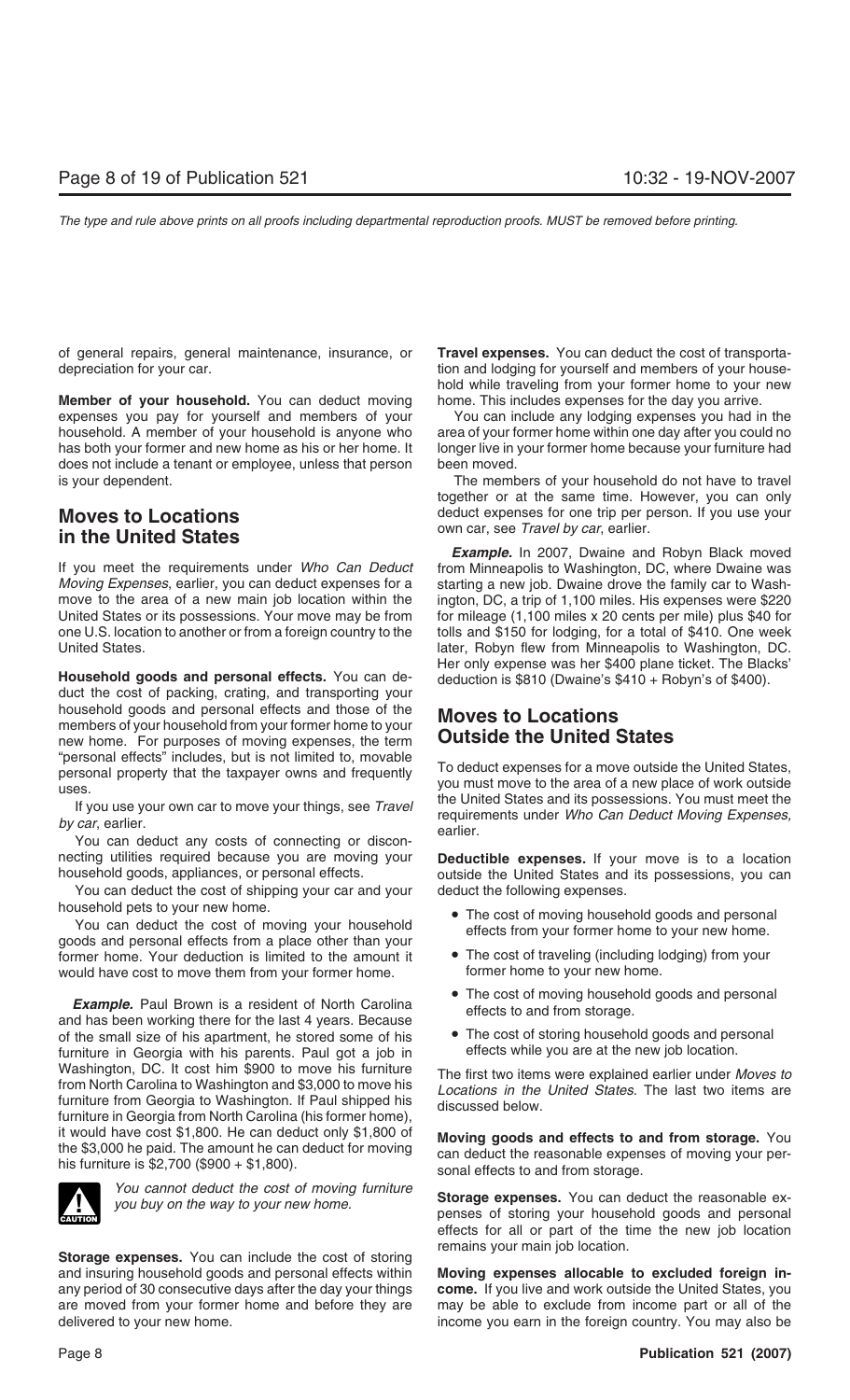able to claim a foreign housing exclusion or deduction. If you claim the foreign earned income or foreign housing **Reimbursements** exclusion, you cannot deduct the part of your moving

expenses that relates to the excluded income.<br>
Publication 54, Tax Guide for U.S. Citizens and Resi-<br>
dent Aliens Abroad, explains how to figure the part of your<br>
moving expenses that relates to excluded income. You can<br>
g

## **Nondeductible Expenses** If you receive a reimbursement for your moving expenses,

- 
- 
- 
- closing costs, mortgage fees, and points).
- Expenses of entering into or breaking a lease. **Accountable Plans**
- 
- 
- Losses from disposing of memberships in clubs.<br>• Your expenses must have a business connection –
- 
- 
- 
- 
- 
- Security deposits (including any given up due to the these expenses within a reasonable period of time.
- Storage charges except those incurred in transit and ance within a reasonable period of time. for foreign moves.

**No double deduction.** You cannot take a moving ex-<br>pense deduction and a business expense deduction for of those expenses, such as a statement of expense, an pense deduction and a business expense deduction for of those expenses, such as a statement of expense, an the same expenses. You must decide if your expenses are account book, a diary, or a similar record in which you deductible as moving expenses or as business expenses. entered each expense at or near the time you had it.<br>For example, expenses you have for travel, meals, and Documentation includes receipts, canceled checks, and lodging while temporarily working at a place away from bills. your regular place of work may be deductible as business expenses if you are considered away from home on busi-

## **Types of Reimbursement Plans**

You cannot deduct the following items as moving ex-<br>
Providence the reimbursement is paid to you under an<br>
accountable plan or a ponaccountable plan. For a quick accountable plan or a nonaccountable plan. For a quick • Any part of the purchase price of your new home. overview of how to report your reimbursement and moving expenses, see *Table 2* in the section on *How and When To* • Car tags. *Report,* later.

• Driver's license. Your employer should tell you what method of reimbursement is used and what records are required. • Expenses of buying or selling a home (including

• Home improvements to help sell your home. To be an accountable plan, your employer's reimburse-• Loss on the sale of your home.<br>
• Loss on the sale of your home.<br>
following rules.

- Mortgage penalties. that is, you must have paid or incurred deductible expenses while performing services as an employee • Pre-move househunting expenses. of your employer. Two examples of this are the rea- • Real estate taxes.  $\bullet$  sonable expenses of moving your possessions from • Refitting of carpet and draperies. The same of the system of the your former home to your new home, and traveling  $\frac{1}{2}$  from your former home to your new home.
- Return trips to your former residence.<br>• You must adequately account to your employer for
	- move). The move of the move of the move of the move of the move of the move of the move of the move of the move of the move of the move of the move of the move of the move of the move of the move of the move of the move

**Adequate accounting.** You adequately account for your account book, a diary, or a similar record in which you Documentation includes receipts, canceled checks, and

expenses if you are considered away from home on busi-<br>ness. Generally, your work at a single location is consid-<br>ered temporary if it is realistically expected to last (and<br>does in fact last) for one year or less.<br>See Pub

- You receive an advance within 30 days of the time you have an expense.
- You adequately account for your expenses within 60 days after they were paid or incurred.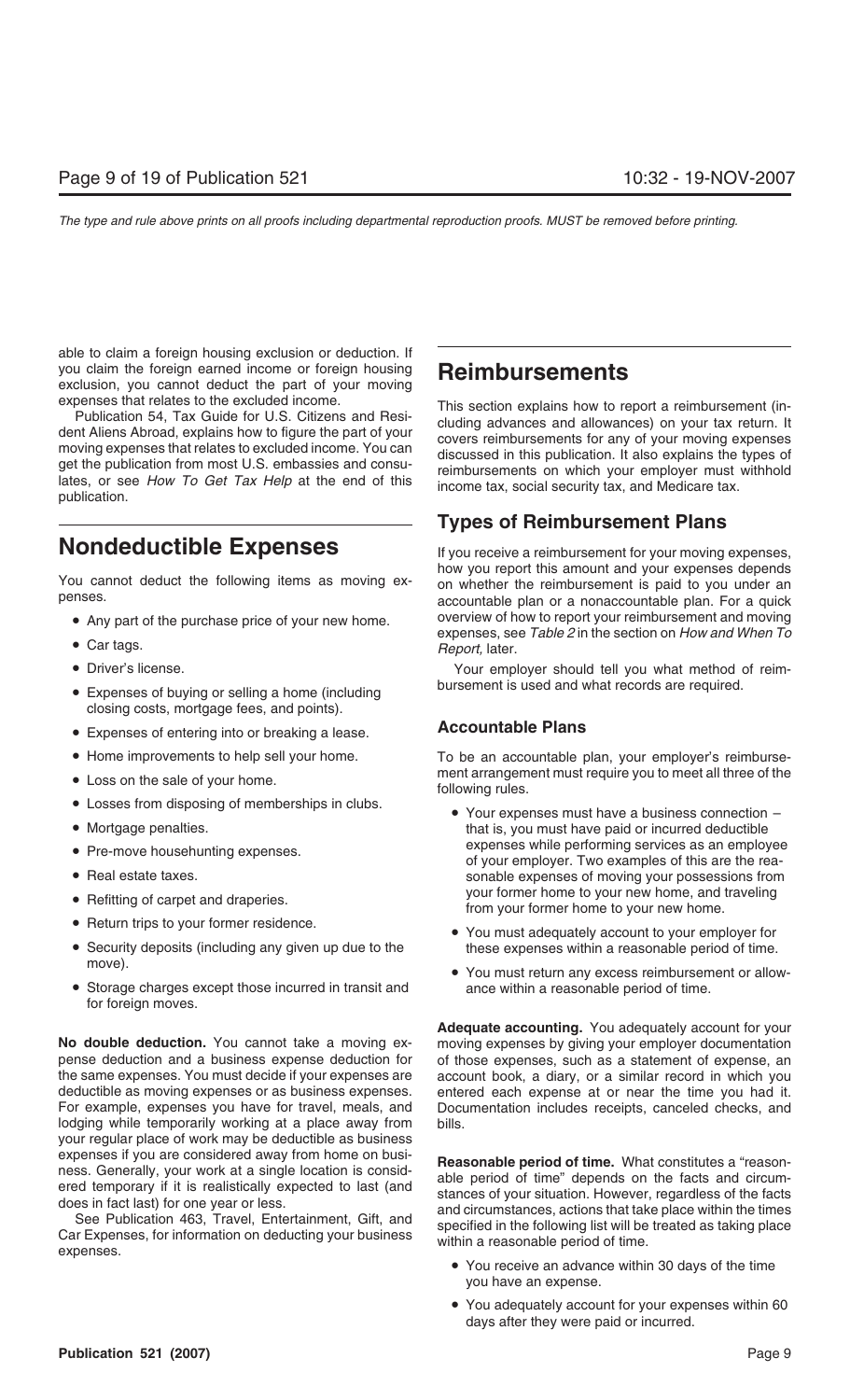- days after the expense was paid or incurred. The nonaccountable plan.
- You are given a periodic statement (at least quarterly) that asks you to either return or adequately **Nonaccountable Plans** account for outstanding advances and you comply

**Excess reimbursement.** This includes any amount you <br>are paid (including advances and allowances) that is more limeddition, the following payments will be treated as<br>than the moving expenses that you adequately accounted for to your employer within a reasonable period of time. • Excess reimbursements you fail to return to your

**Returning excess reimbursements.** You must be re-<br>**Returning excess reimbursements.** You must be required to return any excess reimbursement for your mov- • Reimbursements of nondeductible expenses. See ing expenses to the person paying the reimbursement. *Reimbursement of nondeductible expenses,* earlier. Excess reimbursement includes any amount for which you<br>did not adequately account within a reasonable period of<br>time. For example, if you received an advance and you did<br>not spend all the money on deductible moving expense

**You meet accountable plan rules.** If for all reimburse-<br>ments you meet the three rules for an accountable plan<br>(listed earlier), your employer should not include any reim-<br>bursements of expenses in your income in box 1 of

additional expenses (see *How and When To Report*, later).

reimbursed by your employer, but you may not meet all **Property Acquisition Policies Act of 1970**

ered as paid under an accountable plan. The remaining expenses are treated as having been reimbursed under a **Tax Withholding and Estimated Tax**

**Reimbursement of nondeductible expenses.** You may tax, and Medicare tax from reimbursements and albe reimbursed by your employer for moving expenses, lowances paid to you that are included in your income. See<br>some of which are deductible expenses and some of which Reimbursements included in income, later. some of which are deductible expenses and some of which are not deductible. The reimbursements you receive for the nondeductible expenses and any allowances for mis- **Reimbursements excluded from income.** Your emcellaneous or unspecified expenses are treated as paid ployer should not include in your wages reimbursements under a nonaccountable plan (see below) and are included paid under an accountable plan (explained earlier) for in your income. If you are reimbursed by your employer for moving expenses that you: the taxes you must pay (including social security and <br>Medicare taxes) because you have received taxable mov-<br> $\bullet$  Could deduct if you had paid or incurred them, and ing expense reimbursements, you must pay tax on this • Did not deduct in an earlier year.

• You return any excess reimbursement within 120 reimbursement as well, and it is treated as paid under a

within 120 days of the statement. A nonaccountable plan is a reimbursement arrangement that does not meet the three rules listed earlier under

- 
- 

you had any moving expenses.

**Example.** You lived in Boston and accepted a job in<br>Atlanta. Under an accountable plan, your employer reim-<br>bursed you for your actual traveling expenses from Boston<br>to Atlanta and the cost of moving your furniture to Atl

# You do not meet accountable plan rules. You may be **Uniform Relocation Assistance and Real**

three rules for part of your expenses.<br>
If your deductible expenses are reimbursed under an<br>
otherwise accountable plan but you do not return, within a<br>
reasonable period, any reimbursement of expenses for<br>
which you did n

nonaccountable plan (discussed below). Your employer must withhold income tax, social security

- 
-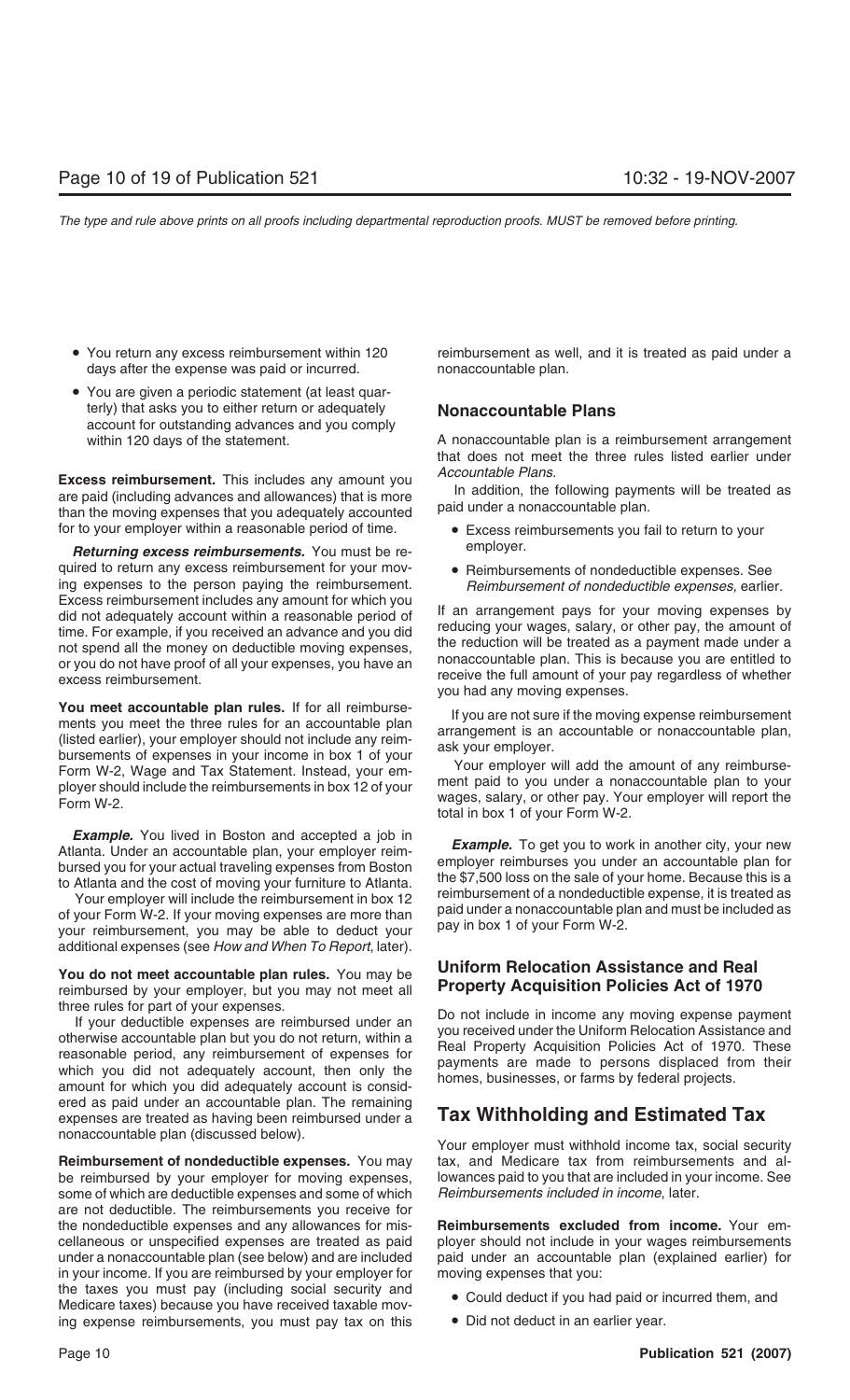These reimbursements are fringe benefits excludable from **Amount of income tax withheld.** If the reimbursements your income as qualified moving expense reimburse- or allowances you receive are taxable, the amount of ments. Your employer should report these reimburse- income tax your employer will withhold depends on several ments. Your employer should report these reimbursements in box 12 of Form W-2. **Factors** is factors. It depends in part on whether or not income tax is



*under* Types of Reimbursement Plans*, earlier).* ance Certificate.

**Expenses deducted in earlier year.** If you receive a<br>reimbursement this year for moving expenses deducted in<br>an earlier year, and the reimbursement is not included as<br>wages in box 1 of your Form W-2, you must include the<br> Your employer should show the amount of your reimbursement in box 12 of your Form W-2. **Estimated tax.** If you must make estimated tax payments,

**Reimbursements included in income.** Your employer and deductible moving expenses in figuring your estimated must include in your income any reimbursements made (or treated as made) under a nonaccountable plan, even though they are for deductible moving expenses. See *Nonaccountable Plans* under *Types of Reimbursement Plans*, earlier. Your employer also must include in your **How and When To Report** gross income as wages any reimbursements of, or payments for, nondeductible moving expenses. This includes This section explains how and when to report your moving<br>amounts your employer reimbursed you under an account. expenses and any reimbursements or allowances you amounts your employer reimbursed you under an account-<br>able plan (explained earlier) for meals, househunting trips,<br>and real estate expenses. It also includes reimbursements<br>below.<br>below. that exceed your deductible expenses and that you do not return to your employer. **Form 3903**

**Reimbursement for deductible and nondeductible ex-**<br> **Penses.** If your employer reimburses you for both deduct-<br>
ible and nondeductible moving expenses, your employer<br>
must determine the amount of the reimbursement that i must treat any remaining amount as taxable wages and • You moved to a location outside the United States in withhold income tax, social security tax, and Medicare tax. an earlier year.

withheld from your regular wages, on whether or not the *You cannot claim a moving expense deduction* reimbursements and allowances are added to your regular *for expenses covered by reimbursements ex-* wages, and on any information you have given to your *cluded from income (see* Accountable Plans employer on Form W-4, Employee's Withholding Allow-

you need to take into account any taxable reimbursements

| IF your Form W-2 shows                                    | AND you have                                         | THEN                                                                                                  |
|-----------------------------------------------------------|------------------------------------------------------|-------------------------------------------------------------------------------------------------------|
| your reimbursement reported only<br>in box 12 with code P | moving expenses greater than the<br>amount in box 12 | file Form 3903 showing all allowable<br>expenses* and reimbursements.                                 |
| your reimbursement reported only<br>in box 12 with code P | moving expenses equal to the amount<br>in box $12$   | do not file Form 3903.                                                                                |
| your reimbursement divided<br>between box 12 and box 1    | moving expenses greater than the<br>amount in box 12 | file Form 3903 showing all allowable<br>expenses,* but only the<br>reimbursements reported in box 12. |
| your entire reimbursement reported<br>as wages in box 1   | moving expenses                                      | file Form 3903 showing all allowable<br>expenses,* but no reimbursements.                             |
| no reimbursement                                          | moving expenses                                      | file Form 3903 showing all allowable<br>expenses.*                                                    |

Table 2. **Reporting Your Moving Expenses and Reimbursements**

\* See *Deductible Moving Expenses*, earlier, for allowable expenses.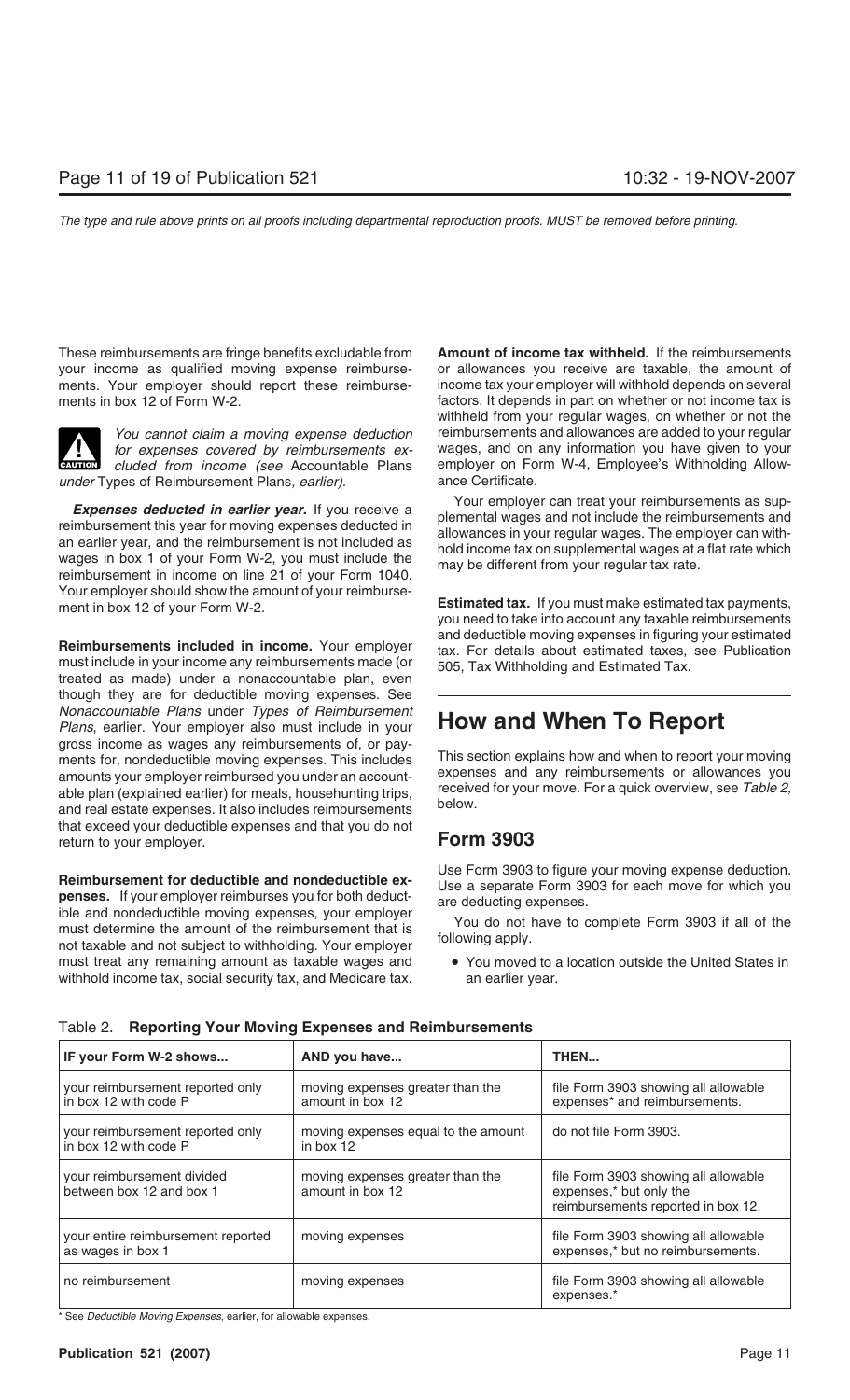- 
- 

If you meet the special rules for members of the Armed ment in your income.<br>Forces, see How to complete Form 3903 for members of

**Completing Form 3903.** Complete *Worksheet 1,* earlier, ployer reimburses you if: or the Distance Test Worksheet in the instructions for Form<br>3903 to see whether you meet the distance test. If so,<br>complete lines 1 through 3 of the form using your actual<br>quarently reimbursement, or expenses (except, if you use your own car, you can figure • You paid the expenses in the year immediately after expenses based on a standard mileage rate, instead of on the year of reimbursement but by the due date, inactual amounts for gas and oil). Enter on line 4 the total cluding extensions, for filing your return for the reimamount of your moving expense reimbursement that was bursement year. excluded from your wages. This excluded amount should be identified with code P in box 12 of Form W-2. *How to make the choice.* You choose to deduct mov-

**Expenses greater than reimbursement.** If line 3 is ing expenses in the year you received reimbursement by more than line 4, subtract line 4 from line 3 and enter the result on line 5 and on Form 1040, line 26. This is you moving expense deduction. *You cannot deduct any moving expenses for*

line 3 is equal to or less than line 4, you have no moving expense deduction. Subtract line 3 from line 4 and, if the result is more than zero, include it as income on Form

**Where to deduct.** Deduct your moving expenses on line 26 of Form 1040. The amount of moving expenses you can Tom Smith is married and has two children. He owned his



**Expenses not reimbursed.** If you were not reimbursed,<br>deduct your moving expenses in the year you paid or<br>incurred the expenses.<br>His records for the move show:<br>His records for the move show:

ture and deducted these expenses on your 2006 tax re- 2) Down payment on San Diego turn. In January 2007, you paid for travel to the new city.  $h$  home  $\ldots, \ldots, \ldots, \ldots, \ldots, \ldots$ ............... 25,000

**Expenses reimbursed.** If you are reimbursed for your 4) Loss on sale of Detroit home (not

• You are claiming only storage fees while you are can deduct your expenses either in the year you paid them away from the United States.  $\qquad \qquad \text{or in the year you received the rimbursement. If you use$ • Any amount your employer paid for the storage fees<br>is included as wages in box 1 of your Form W-2.<br>Instead, enter the storage fees (after the reduction for the when to deduct, next.<br>part that is allocable to excluded inc

part that is allocable to excluded income) on line 20, Form If you deduct your expenses and you receive the reim-<br>1040, and enter "Storage" next to the amount.<br>bursement in a later year, you must include the reimburse-

the Armed Forces under Members of the Armed Forces,<br>later and Forces under Members of the Armed Forces,<br>later choose to deduct moving expenses in the year your em-

- 
- 



**Expenses equal to or less than reimbursement.** If **the substitute that was not** *which you received a reimbursement that was not included in your income.* 

## 1040, line 7. **Illustrated Example**

deduct is shown on line 5 of Form 3903. home in Detroit where he worked. On February 8, his employer told him that he would be transferred to San *You cannot deduct moving expenses on Form* Diego as of April 10 that year. His wife, Peggy, flew to San *1040EZ or Form 1040A.* Diego on March 1 to look for a new home. She put a down payment of \$25,000 on a house being built and came back to Detroit on March 4. The Smiths sold their Detroit home **When To Deduct Expenses for \$1,500 less than they paid for it. They contracted to** have their personal effects moved to San Diego on April 3. You may have a choice of when to deduct your moving The family drove to San Diego where they found that their expenses. new home was not finished. They stayed in a nearby motel

**Example.** In December 2006, your employer trans-<br>ferred you to another city in the United States, where you<br>still work. You are single and were not reimbursed for your<br>moving expenses. In 2006, you paid for moving your f You can deduct these additional expenses on your 2007 3) Real estate commission paid on<br>tax return. ...................... 3,500 expenses and you use the cash method of accounting, you including real estate commission) ......... 1,500

Page 12 **Publication 521 (2007)**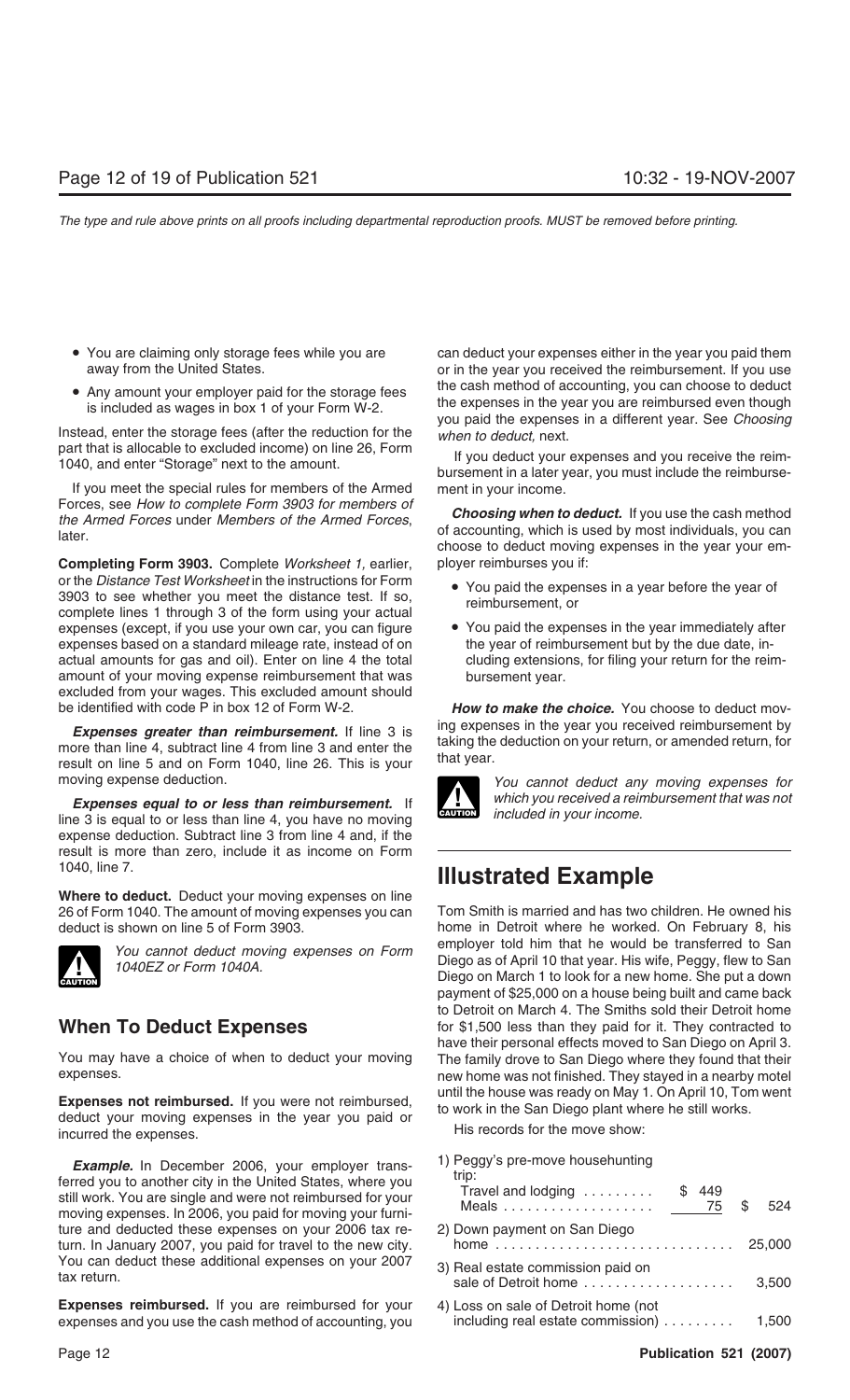|            |       | TO liquite rils deduction for moving experises, form em-<br>ters the following amounts on Form 3903.    |                                                                                                 |
|------------|-------|---------------------------------------------------------------------------------------------------------|-------------------------------------------------------------------------------------------------|
|            |       |                                                                                                         | \$8,000                                                                                         |
|            |       | Item 6 — driving to San Diego $(\$440 + \$180)$                                                         |                                                                                                 |
| 440<br>\$. |       | Total deductible moving expenses (line 3)                                                               | \$8,620                                                                                         |
| 320        | 940   | Minus: Reimbursement included in box 12                                                                 |                                                                                                 |
|            |       |                                                                                                         |                                                                                                 |
|            |       |                                                                                                         |                                                                                                 |
| \$1,450    |       |                                                                                                         |                                                                                                 |
|            | 3,730 |                                                                                                         |                                                                                                 |
|            |       | Tom's Form 3903 and Distance Test Worksheet are<br>shown on the next nage. He also enters his deduction |                                                                                                 |
|            | 180   | 8,000<br>goods, etc.) $\ldots \ldots \ldots \ldots \ldots \ldots \ldots$                                | Item $5$ — moving personal effects (line $1)$<br>Deduction for moving expenses (line 5) \$1,376 |

Tom was reimbursed \$10,643 under an accountable \$1,376, on line 26, Form 1040. plan. His employer gave him the following breakdown of the reimbursement. **Nondeductible expenses.** Of the \$43,194 expenses that

| Moving personal effects \$ 6,800                                                                                                          |                       | Form incurred, the following items cannot be deducted.                                                                                                                 |
|-------------------------------------------------------------------------------------------------------------------------------------------|-----------------------|------------------------------------------------------------------------------------------------------------------------------------------------------------------------|
| Travel (and lodging) to San Diego                                                                                                         | 444                   | $\bullet$ Item 1 — pre-move househunting expenses.                                                                                                                     |
| Travel (and lodging) for househunting trip<br>Lodging for temporary quarters<br>Loss on sale of home $\ldots \ldots \ldots \ldots \ldots$ | 449<br>1.450<br>1,500 | $\bullet$ Item 2 — the down payment on the San Diego<br>home. If any part of it were for payment of deductible<br>taxes or interest on the mortgage on the house, that |
| Total reimbursement \$10,643                                                                                                              |                       | part would be deductible as an itemized deduction.                                                                                                                     |

The employer included this reimbursement on Tom's<br>
Form W-2 for the year. The reimbursement of deductible<br>
expenses, \$7,244 (\$6,800 + \$444) for moving household<br>
goods and travel to San Diego, was included in box 12 of<br>
Fo Form W-2. His employer identified this amount with code P. The Smiths cannot deduct it even though Tom's em-

The employer included the balance, \$3,399 reimburse-<br>ment of nondeductible expenses, in box 1 of Form W-2 with Tom's other wages. Tom must include this amount on<br>line 7 of Form 1040. The employer withholds taxes from<br>the \$3,399, as discussed under *Reimbursement for de* are deductible.) *ductible and nondeductible expenses* under *Tax Withhold-* • Item 7 — temporary living expenses. *ing and Estimated Tax*, earlier. Also, Tom's employer could have given him a separate Form W-2 for his moving reimbursement.

To figure his deduction for moving expenses, Tom enters the following amounts on Form 3903.

|                                                                            | o.uuu | Item $5$ — moving personal effects (line 1) $\dots$                                                        | \$8,000 |
|----------------------------------------------------------------------------|-------|------------------------------------------------------------------------------------------------------------|---------|
| Expenses of driving to San Diego:<br>Mileage (Start 14,278;<br>End 16,478) |       | Item 6 — driving to San Diego $(\$440 + \$180)$                                                            | 620     |
| 2,200 miles at 20 cents a mile<br>440                                      |       | Total deductible moving expenses (line 3)                                                                  | \$8,620 |
| 180<br>- 320                                                               | 940   | Minus: Reimbursement included in box 12<br>of Form W-2 (line 4) $\ldots \ldots \ldots \ldots \ldots$ 7,244 |         |
| Cost of temporary living<br>expenses in San Diego:                         |       | Deduction for moving expenses (line 5)                                                                     | \$1,376 |

Tom's Form 3903 and *Distance Test Worksheet* are shown on the next page. He also enters his deduction,

Tom incurred, the following items cannot be deducted.

- $\bullet$  Item 1 pre-move househunting expenses.
- 
- 
- 
- 
-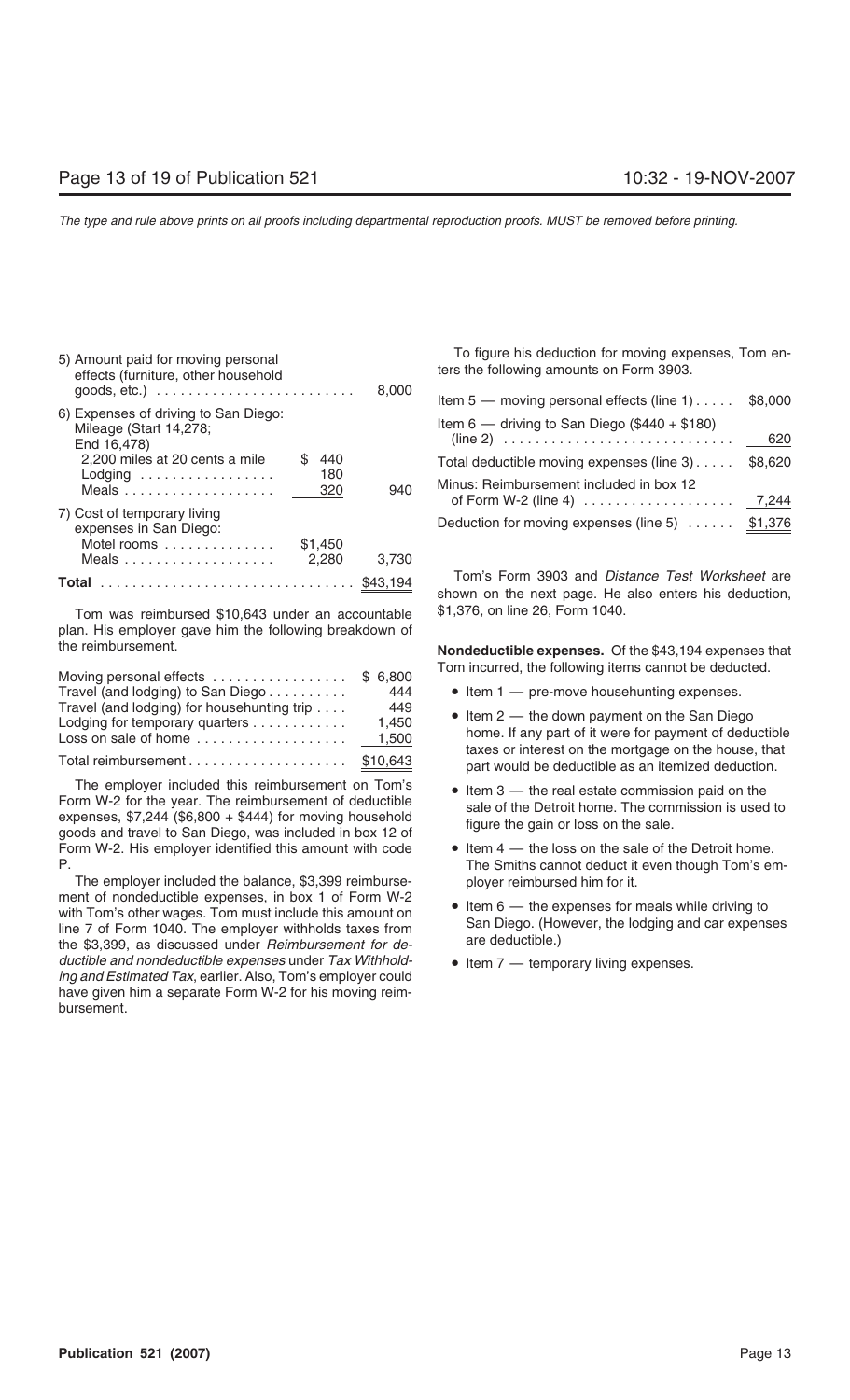Form **3903**

Department of the Treasury Internal Revenue Service

Tom and Peggy Smith

## Moving Expenses <u>Andrea Moving Expenses</u>

**Attach to Form 1040 or Form 1040NR.**

**2007**

Attachment Sequence No. **62**

7,244

1,376

325 00 6437 Name(s) shown on return **Your social security number Your social security number** 

| See the <b>Distance Test</b> and <b>Time Test</b> in the instructions to find out if you can deduct your moving<br>Before you begin:<br>expenses.                                                                                                                                                                                                       |   |       |  |
|---------------------------------------------------------------------------------------------------------------------------------------------------------------------------------------------------------------------------------------------------------------------------------------------------------------------------------------------------------|---|-------|--|
| See Members of the Armed Forces on the back, if applicable.                                                                                                                                                                                                                                                                                             |   |       |  |
| Transportation and storage of household goods and personal effects (see instructions).                                                                                                                                                                                                                                                                  |   | 8.000 |  |
| Travel (including lodging) from your old home to your new home (see instructions). Do not include<br>the cost of meals<br>and the second contract of the second contract of the second contract of the second contract of the second contract of the second contract of the second contract of the second contract of the second contract of the second | 2 | 620   |  |
| Add lines 1 and 2<br>the contract of the contract of the contract of the contract of the contract of the                                                                                                                                                                                                                                                | 3 | 8.620 |  |

- Enter the total amount your employer paid you for the expenses listed on lines 1 and 2 that is **4 not** included in box 1 of your Form W-2 (wages). This amount should be shown in box 12 of your Form W-2 with code **P**
- **5** Is line 3 **more than** line 4?
	- **No.** You **cannot** deduct your moving expenses. If line 3 is less than line 4, subtract line 3 from line 4 and include the result on Form 1040, line 7, or Form 1040NR, line 8.
	- $\overrightarrow{1}$  Yes. Subtract line 4 from line 3. Enter the result here and on Form 1040, line 26, or Form 1040NR, line 26. This is your **moving expense deduction**

## **General Instructions**

## **What's New**

For 2007, the standard mileage rate for using your vehicle to move to a new home is 20 cents a mile.

## **Purpose of Form**

Use Form 3903 to figure your moving expense deduction for a move related to the start of work at a new principal place of work (workplace). If the new workplace is outside the United States or its possessions, you must be a U.S. citizen or resident alien to deduct your expenses.

If you qualify to deduct expenses for more than one move, use a separate Form 3903 for each move.

For more details, see Pub. 521, Moving Expenses.

## **Moving Expenses You Can Deduct**

You can deduct the reasonable expenses of moving your household goods and personal effects and of traveling from your old home to your new home. Reasonable expenses can include the cost of lodging (but not meals) while traveling to your new home. You cannot deduct the cost of sightseeing trips.

## **Who Can Deduct Moving Expenses**

If you move to a new home because of a new principal workplace, you may be able to deduct your moving expenses whether you are self-employed or an employee. But you must meet both the distance test and time test that follow.



*Members of the Armed Forces may not have to meet the distance test and time test. See instructions on the back.*

**5**

**4**

## **Distance Test**

Your new principal workplace must be at least 50 miles farther from your old home than your old workplace was. For example, if your old workplace was 3 miles from your old home, your new workplace must be at least 53 miles from that home. If you did not have an old workplace, your new workplace must be at least 50 miles from your old home. The distance between the two points is the shortest of the more commonly traveled routes between them.



*To see if you meet the distance test, you can use the worksheet below.*

| <b>Distance Test Worksheet</b>                                                                                                                                                                                                 | Keep a Copy for Your Records |
|--------------------------------------------------------------------------------------------------------------------------------------------------------------------------------------------------------------------------------|------------------------------|
| 1. Number of miles from your old home to your new workplace $\ldots$ 1. $2,200$ miles                                                                                                                                          |                              |
| 2. Number of miles from your old home to your old workplace entitled and the same of the same of the same of the same of the same of the same of the same of the same of the same of the same of the same of the same of the s | $5$ miles                    |
|                                                                                                                                                                                                                                |                              |
| Is line 3 at least 50 miles?<br>Yes. You meet this test.<br>$\Box$ No. You do not meet this test. You cannot deduct your moving expenses. Do not complete Form 3903.                                                           |                              |
| For Paperwork Reduction Act Notice, see back of form.<br>Cat. No. 12490K                                                                                                                                                       | Form 3903 (2007)             |

 $\blacksquare$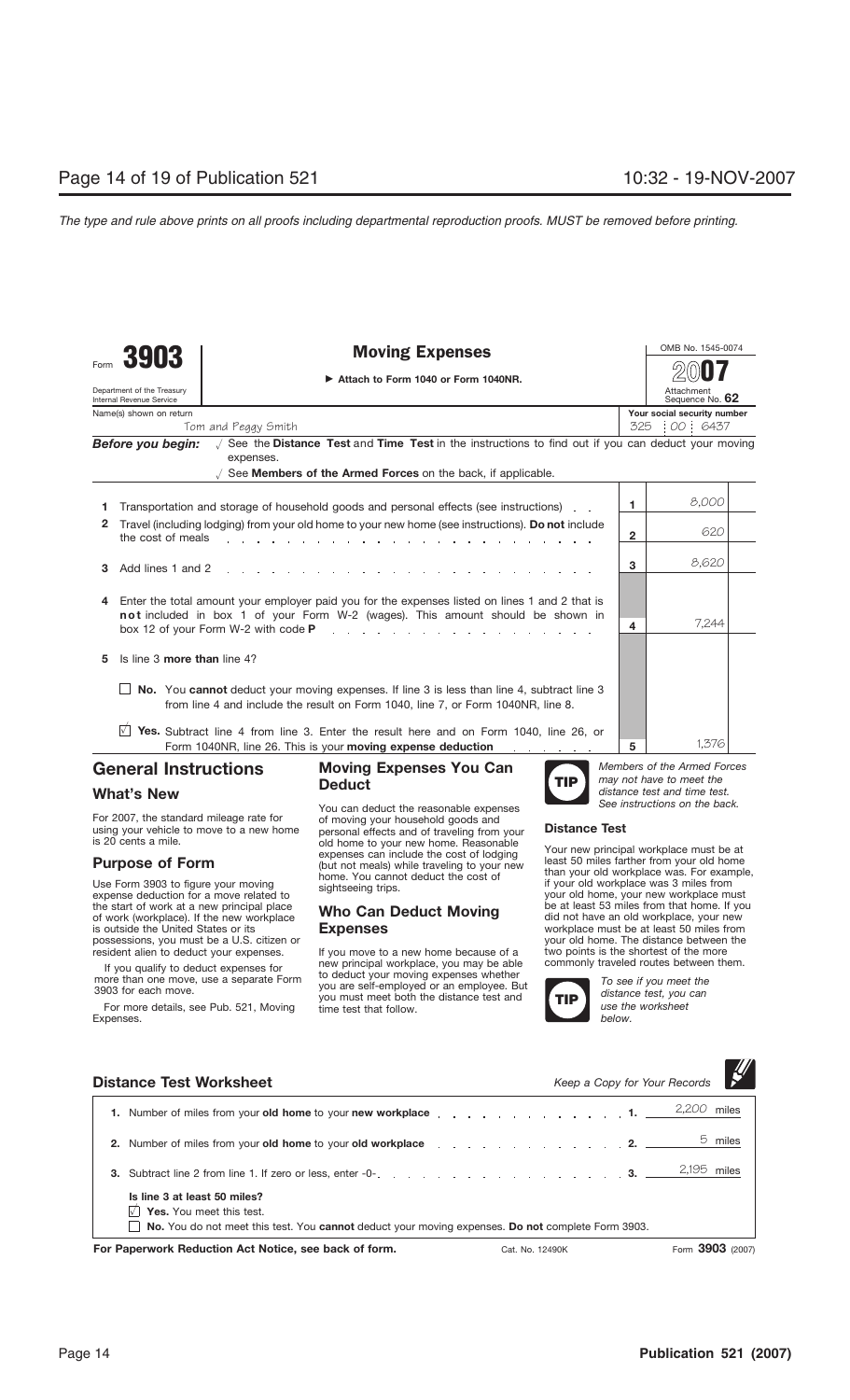If you are a member of the Armed Forces on active duty in box 1 of Form W-2. and you move because of a permanent change of station, If your reimbursements or allowances are less than your<br>vou do not have to meet the distance and time tests, actual moving expenses, do not include the reimburseyou do not have to meet the distance and time tests, actual moving expenses, do not include the reimburse-<br>discussed earlier. You can deduct your unreimbursed a ments or allowances in income. You can deduct the exdiscussed earlier. You can deduct your unreimbursed moving expenses. penses that are more than your reimbursements. See

A permanent change of station includes: *Deductible Moving Expenses*, earlier.

- 
- A move from one permanent post of duty to another, <br>and actual expenses. Do not include any expenses for
- duty or within the period allowed under the Joint income. Travel Regulations. 2. Enter on line 4 the total reimbursements and al-

**Spouse and dependents.** If a member of the Armed expenses claimed on lines 1 and 2. Do not include Forces dies, is imprisoned, or deserts, a permanent the value of moving services provided by the governchange of station for the spouse or dependent includes a ment. Also, do not include any part of a dislocation move to: **allowance**, a temporary lodging allowance, a tempo-

- 
- 
- 

If the military moves you and your spouse and depen- do not have a moving expense deduction. Subtract dents to or from separate locations, the moves are treated line 3 from line 4 and, if the result is more than zero, as a single move to your new main job location. enter it on Form 1040, line 7.

**Services or reimbursements provided by government.** If the military moves you and your spouse and dependents Do not include in income the value of moving and storage to or from different locations, treat these moves as a single services provided by the government because of a perma- move. nent change of station. In general, if the total reimburse-<br>ments or allowances you receive from the government<br>because of the move are more than your actual moving<br>movided by the government. expenses, the government should include the excess in your wages on Form W-2. However, the excess portion of

a dislocation allowance, a temporary lodging allowance, a **Members of the Armed Forces** temporary lodging expense, or a move-in housing allowance is not included in income and should not be included

# • A move from your home to your first post of active **How to complete Form 3903 for members of the Armed** duty, **Forces.** Take the following steps.

- A move from your last post of duty to your home or moving services provided by the government. Also, to a nearer point in the United States. The move do not include any expenses that were reimbursed must occur within one year of ending your active by an allowance you do not have to include in your
- lowances you received from the government for the • The place of enlistment,  $r = 1$  and  $r = 2$  ance. The place of enlistment,  $r = 3$  ance.
- The member's, spouse's, or dependent's home of 3. Complete line 5. If line 3 is more than line 4, subtract record, or line 5 and enter the result on line 5 and • A nearer point in the United States. **on Form 1040**, line 26. This is your moving expense deduction. If line 3 is equal to or less than line 4, you

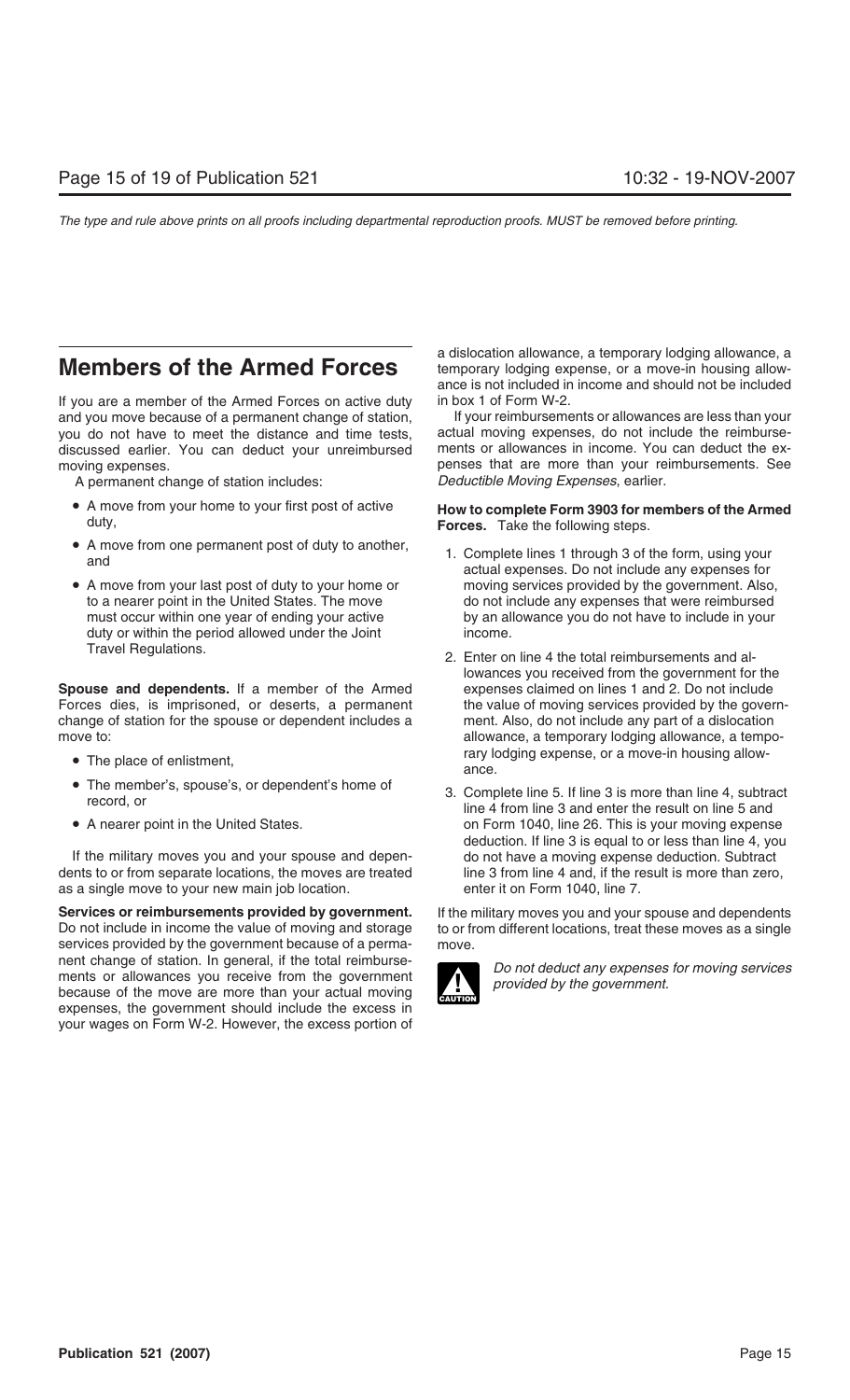You can get help with unresolved tax issues, order free number, your filing status, and the exact whole dollar publications and forms, ask tax questions, and get informa- amount of your refund. tion from the IRS in several ways. By selecting the method  $\bullet$  Download forms, instructions, and publications.<br>that is best for you, you will have quick and easy access to tax help. **• Constanting the Constantine Constantine Constantine Constantine Order IRS products online.** 

**Contacting your Taxpayer Advocate.** The Taxpayer • Research your tax questions online. Advocate Service (TAS) is an independent organization • Search publications online by topic or keyword.<br>within the IRS whose employees assist taxpayers who are experiencing economic harm, who are seeking help in experiencing economic harm, who are seeking help in resolving tax problems that have not been resolved the last few years. through normal channels, or who believe that an IRS • Figure your withholding allowances using the with-<br>holding calculator online at www.irs.gov/individuals

case intake line at 1-877-777-4778 or TTY/TDD • Determine if Form 6251 must be filed using our Al-<br>1-800-829-4059 to see if you are eligible for assistance. You can also call or write to your local taxpayer advocate,  $\bullet$  Sign up to receive local and national tax news by whose phone number and address are listed in your local email.<br>telephone directory and in Publication 1546, Taxpayer Advocate Service - Your Voice at the IRS. You can file<br>
Form 911, Request for Taxpayer Advocate Service Assis-<br>
Form 911, Request for Taxpayer Advocate Service Assistance (And Application for Taxpayer Assistance Order), or ask an IRS employee to complete it on your behalf. For more information, go to *www.irs.gov/advocate.* Phone. **Phone.** Many services are available by phone.

**Taxpayer Advocacy Panel (TAP).** The TAP listens to taxpayers, identifies taxpayer issues, and makes suggestions for improving IRS services and customer satisfaction.<br>If you have suggestions for improvements, contact the<br>1.800-829-3676 to order current-year forms, instructions.

Low Income Taxpayer Clinics (LITCs). LITCs are in- days. dependent organizations that provide low income taxpay-<br>
example ax questions. Call the IRS with your tax<br>
ers with representation in federal tax controversies with the<br>
IRS for free or for a nominal charge. The clinics al provide tax education and outreach for taxpayers with • *Solving problems.* You can get face-to-face help limited English proficiency or who speak English as a solving tax problems every business day in IRS Tax-<br>second language, Publication 4134, Low Income Taxpayer payer Assistance Centers. An employee can explain second language. Publication 4134, Low Income Taxpayer payer Assistance Centers. An employee can explain<br>Clinic List, provides information on clinics in your area. It is [RS letters, request adjustments to your account, or Clinic List, provides information on clinics in your area. It is IRS letters, request adjustments to your accoun<br>IRS letters, request adjustments to your account available at www.irs gov.or at your local

**Free tax services.** To find out what services are avail- find the number, go to *www.irs.gov/localcontacts* or able, get Publication 910, IRS Guide to Free Tax Services. look in the phone book under *United States Govern-*It contains a list of free tax publications and describes other *ment, Internal Revenue Service*.

people with disabilities. • *TeleTax topics.* Call 1-800-829-4477 to listen to



- *E-file* your return. Find out about commercial tax 1-800-829-1954. Be sure to wait at least 6 weeks preparation and *e-file* services available free to eligi- from the date you filed your return (3 weeks if you ble taxpayers.
- Check the status of your 2007 refund. Click on *Where's My Refund*. Wait at least 6 weeks from the

date you filed your return (3 weeks if you filed elec-**How To Get Tax Help** tronically). Have your 2007 tax return available because you will need to know your social security

- 
- 
- 
- 
- 
- stem or procedure is not working as it should. holding calculator online at *www.irs.gov/individuals.*<br>You can contact the TAS by calling the TAS toll-free
	-
	-
	-



- If you have suggestions for improvements, contact the 1-800-829-3676 to order current-year forms, instruc-<br>TAP, toll free at 1-888-912-1227 or go to<br>www.improveirs.org. example the structions. And publications, and prior-y
	-
- available at *www.irs.gov* or at your local IRS office. Thelp you set up a payment plan. Call your local up a payment plan. Call your local interest or at your local IRS office. The state of an appointment. To
- Free tax information services, including tax education and<br>assistance programs and a list of TeleTax topics.<br>Accessible versions of IRS published products are<br>available on request in a variety of alternative formats for<br>al
	- pre-recorded messages covering various tax topics. **Internet.** You can access the IRS website at
	- *www.irs.gov* 24 hours a day, 7 days a week to: *Refund information.* To check the status of your 2007 refund, call 1-800-829-4477 and press 1 for automated refund information or call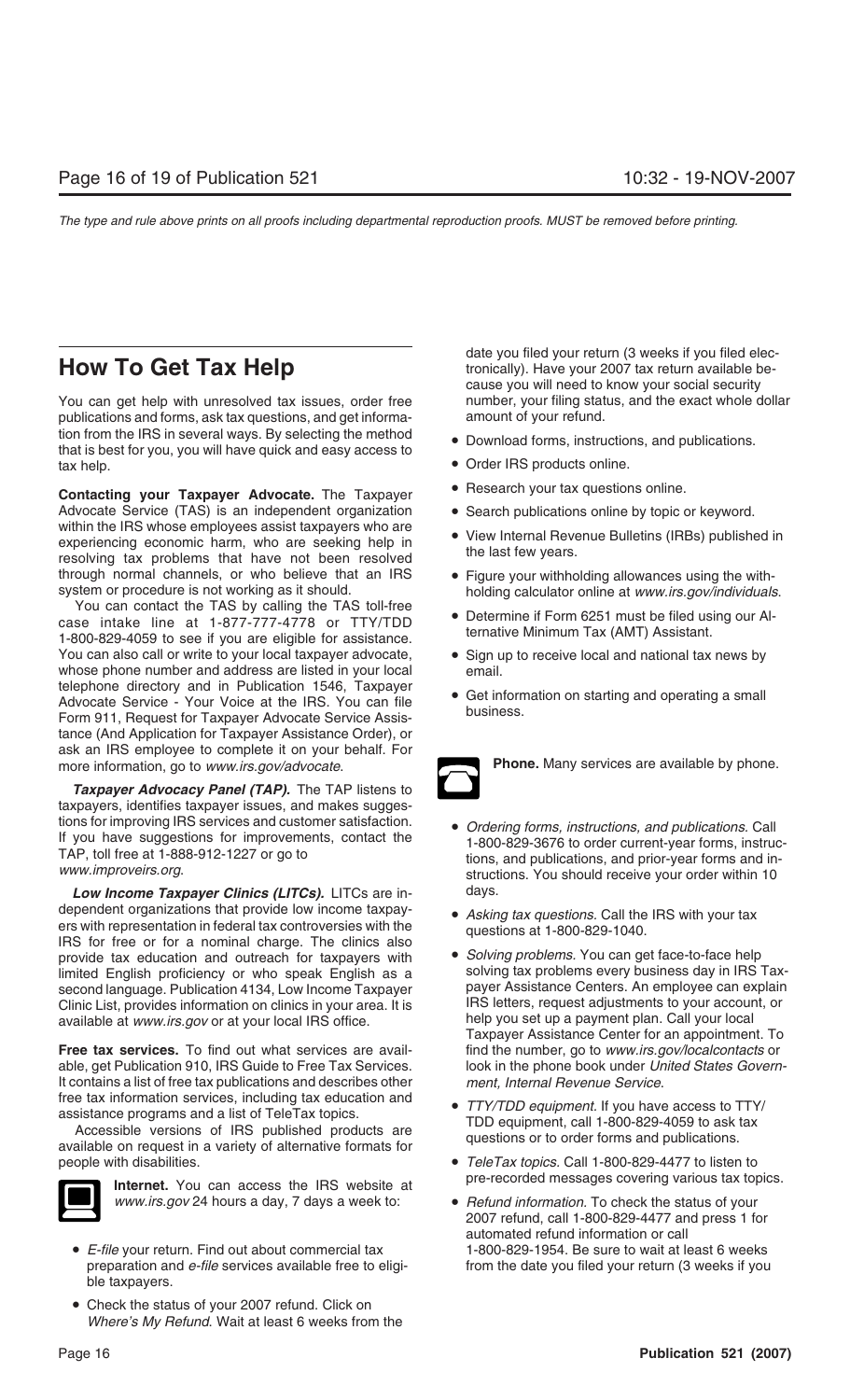filed electronically). Have your 2007 tax return avail- **CD/DVD for tax products.** You can order Publiable because you will need to know your social se-<br>curity number your filing status, and the exact whole obtain:<br>obtain: curity number, your filing status, and the exact whole dollar amount of your refund.  $\bullet$  Current-year forms, instructions, and publications.

• Prior-year forms, instructions, and publications. *Evaluating the quality of our telephone services.* To ensure IRS representatives give accurate, courteous, and • Bonus: Historical Tax Professional Tax Products DVD - Ships with the Ships with the Ships professional Tax Products DVD - Ships with the Ships with the Ships with professional answers, we use several methods to evaluate the quality of our telephone services. One method is for a • Tax Map: an electronic research tool and finding aid. second IRS representative to listen in on or record random<br>telephone calls. Another is to ask some callers to complete **• Tax law frequently asked questions**. a short survey at the end of the call. **• Tax Topics from the IRS telephone response sys-**



**Walk-in.** Many products and services are avail-<br>able on a walk-in basis.<br>• Internal Revenue Bulletins.

- *Products.* You can walk in to many post offices, Toll-free and email technical support. libraries, and IRS offices to pick up certain forms,<br>instructions, and publications. Some IRS offices, li-<br>– The first release will ship the beginning of January braries, grocery stores, copy centers, city and county 2008.<br>government offices, credit unions, and office supply  $-$  The stores have a collection of products available to print 2008. from a CD or photocopy from reproducible proofs.
- **Services.** You can walk in to your local Taxpayer Assistance Center every business day for personal, **CD for small businesses.** Publication 3207, The face-to-face tax help. An employee can explain IRS **Source Small Business Resource Guide CD** for 2007, is a letters, request adjustments to your tax account, or must for every small business owner or any taxhelp you set up a payment plan. If you need to payer about to start a business. This year's CD includes: resolve a tax problem, have questions about how the<br>tax law applies to your individual tax return, or you're<br>more comfortable talking with someone in person,<br>visit your local Taxpayer Assistance Center where<br> $\frac{1}{2}$  much you can spread out your records and talk with an <br>IRS representative face-to-face. No appointment is tions needed to successfully manage a business. necessary, but if you prefer, you can call your local • Tax law changes for 2007.<br>Center and leave a message requesting an appoint-Center and leave a message requesting an appoint  $\bullet$  Tax Map: an electronic research tool and finding aid.<br>ment to resolve a tax account issue. A representaschedule an in-person appointment at your conve- associations, and IRS organizations. nience. To find the number, go to www.irs.gov/local-<br>contacts or look in the phone book under United<br>States Government, Internal Revenue Service.<br>A site map of the CD to help you navigate the pages

of the CD with ease. **Mail.** You can send your order for forms, instrucyour request is received. The same state of the creating a business plan, and filing taxes.



- 
- 
- 
- 
- 
- tem.
- 
- 
- 
- - The final release will ship the beginning of March

Also, some IRS offices and libraries have the Inter- Purchase the CD/DVD from National Technical Informanal Revenue Code, regulations, Internal Revenue tion Service (NTIS) at *www.irs.gov/cdorders* for \$35 (no Bulletins, and Cumulative Bulletins available for re- handling fee) or call 1-877-CDFORMS (1-877-233-6767) search purposes.<br>
toll free to buy the CD/DVD for \$35 (plus a \$5 handling<br>
fee). Price is subject to change.



- 
- 
- 
- 
- tive will call you back within 2 business days to Web links to various government agencies, business
	-
	-
	- tions, and publications to the address below. You An interactive "Teens in Biz" module that gives pracshould receive a response within 10 days after tical tips for teens about starting their own business,

National Distribution Center An updated version of this CD is available each year in P.O. Box 8903 early April. You can get a free copy by calling Bloomington, IL 61702-8903 1-800-829-3676 or by visiting *www.irs.gov/smallbiz*.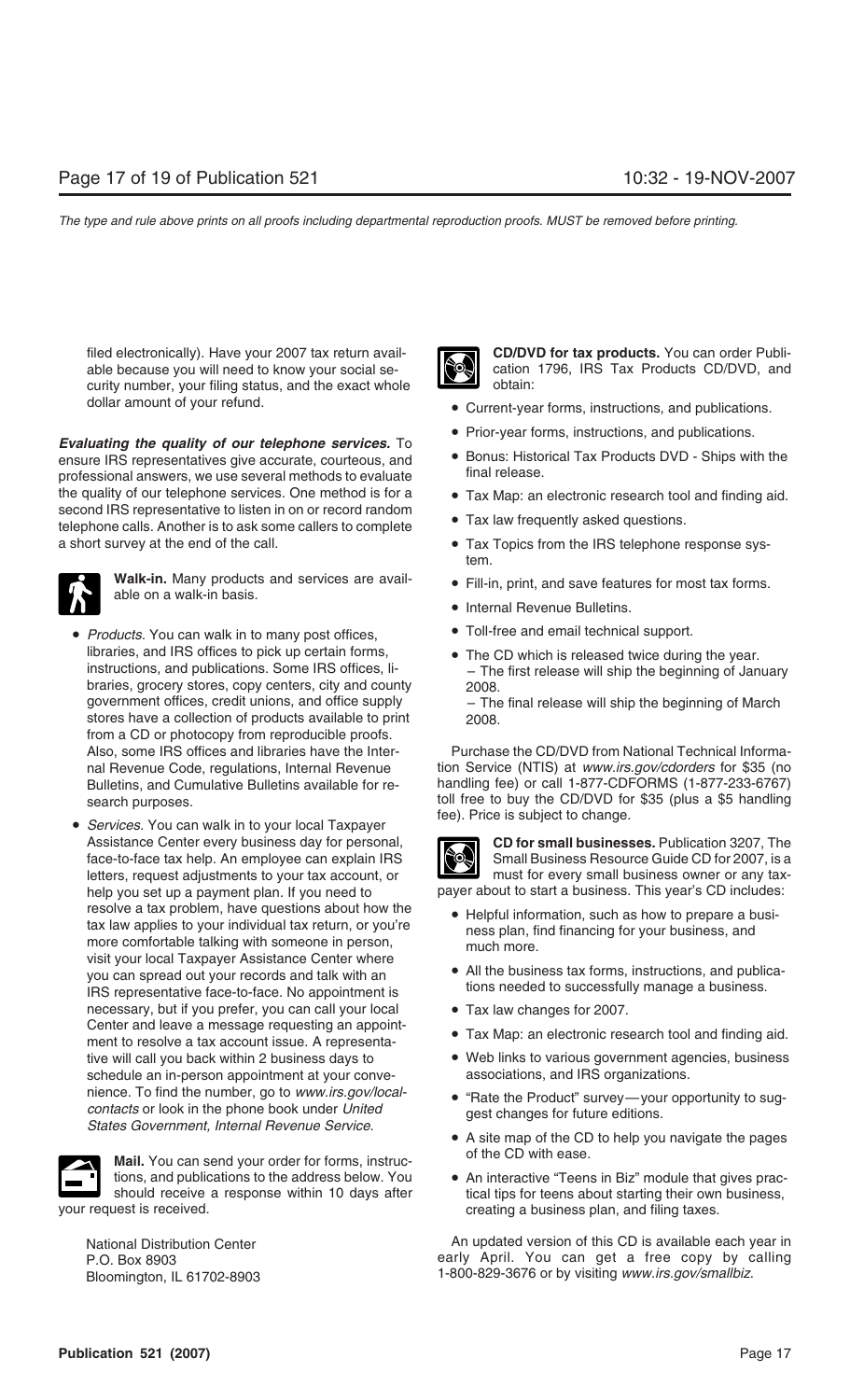To help us develop a more useful index, please let us know if you have ideas for index entries. **Index** See "Comments and Suggestions" in the "Introduction" for the ways you can reach us.

| <b>Absence, temporary</b> 5, 6 Figures (See Tables and figures)<br>Adequate accounting 9                                                    | Moving expense deduction  12                                                                           | Nonaccountable plans  10<br>Reimbursements of  10, 11                                                                        |
|---------------------------------------------------------------------------------------------------------------------------------------------|--------------------------------------------------------------------------------------------------------|------------------------------------------------------------------------------------------------------------------------------|
| Distance test, special rule  4<br>Form 3903, how to<br>Services or reimbursements<br>provided by government 15<br>Spouse and dependents  15 | Armed Forces members, how to<br>Completed sample 12<br>Completing form  12<br>Moving expense deduction | Permanently retired, defined  7<br>Personal effects  8<br>Moving to and from storage 8<br><b>Publications</b> (See Tax help) |
| <b>Assistance</b> (See Tax help)                                                                                                            | Form W-2:                                                                                              | н                                                                                                                            |

| Closely related in place  3       |  |
|-----------------------------------|--|
| Closely related in time 2         |  |
| <b>Comments on publication  2</b> |  |

| <b>Deductible moving</b><br>Household goods  8<br>Moving to and from                                                                                  | Help (See Tax help)<br>Household goods  8                     | Included in income 11<br>Nonaccountable plans  10<br>Nondeductible expenses  10, |
|-------------------------------------------------------------------------------------------------------------------------------------------------------|---------------------------------------------------------------|----------------------------------------------------------------------------------|
| $\begin{minipage}[c]{0.9\linewidth} \textit{storage} \dots \dots \dots \dots \dots \dots \dots \quad 8 \end{minipage}$<br>Member of your household  8 | Moving to and from storage 8                                  | Reasonable period of time  9<br>Reporting moving expenses and                    |
| Moves in U.S.  8                                                                                                                                      |                                                               | reimbursements (Table 2)  12                                                     |
| Moves outside U.S.  8                                                                                                                                 | Important reminders  1                                        |                                                                                  |
| Moving expenses allocable to                                                                                                                          |                                                               | Reporting expenses  11                                                           |
| excluded foreign income  8                                                                                                                            |                                                               | Expenses equal to or less than                                                   |
| Personal effects  8                                                                                                                                   |                                                               | reimbursement  12<br>Expenses greater than                                       |
| Moving to and from                                                                                                                                    |                                                               | reimbursement  12                                                                |
| Reasonable expenses  7                                                                                                                                | M                                                             | Form 3903, deduction                                                             |
| Storage expenses  8                                                                                                                                   |                                                               |                                                                                  |
|                                                                                                                                                       | Main job location:                                            | Moving expenses and                                                              |
| Travel expenses  8                                                                                                                                    |                                                               | reimbursements (Table 2)  12                                                     |
| Distance test  3                                                                                                                                      | More than one job  4<br>Union members 4                       | Retirees who move to U.S.  2, 3                                                  |
| Armed Forces, special rule  4                                                                                                                         |                                                               | Permanently retired, defined  7                                                  |
|                                                                                                                                                       | Member of household  8<br><b>Members of Armed Forces</b> (See | Return to full-time work  4                                                      |
| Illustration of (Figure A)  4                                                                                                                         | Armed Forces)                                                 |                                                                                  |
| Main job location 4                                                                                                                                   |                                                               | S                                                                                |
| Return to full-time work  4                                                                                                                           | Missing children, photographs                                 | Seasonal trade or business  6                                                    |
| Worksheet 1  4                                                                                                                                        |                                                               |                                                                                  |

| <b>Employees:</b>               |
|---------------------------------|
| Time test for                   |
|                                 |
| Excess reimbursements           |
| <b>Excluded foreign income:</b> |
| $M$ ovina avannona allocalda to |

| Α                                                                                                                                           |                                                                                                                                                  |                                                                                                                                                              |
|---------------------------------------------------------------------------------------------------------------------------------------------|--------------------------------------------------------------------------------------------------------------------------------------------------|--------------------------------------------------------------------------------------------------------------------------------------------------------------|
| <b>Absence, temporary</b> 5, 6                                                                                                              | <b>Figures</b> ( <i>See</i> Tables and figures)                                                                                                  | Nonaccountable plans  10                                                                                                                                     |
| Accountable plans9                                                                                                                          |                                                                                                                                                  | Nondeductible expenses  9                                                                                                                                    |
|                                                                                                                                             | <b>Form 1040:</b>                                                                                                                                | Reimbursements of  10, 11                                                                                                                                    |
| Adequate accounting9                                                                                                                        | Moving expense deduction  12                                                                                                                     |                                                                                                                                                              |
| Armed Forces 2, 15                                                                                                                          | Form 3903:                                                                                                                                       |                                                                                                                                                              |
| Distance test, special rule  4<br>Form 3903, how to<br>Services or reimbursements<br>provided by government 15<br>Spouse and dependents  15 | Armed Forces members, how to<br>Completed sample 12<br>Completing form  12<br>Moving expense deduction<br>calculation  11                        | Permanently retired, defined  7<br>Personal effects  8<br>Moving to and from storage 8<br><b>Publications</b> (See Tax help)                                 |
| <b>Assistance</b> (See Tax help)                                                                                                            | Form W-2:                                                                                                                                        | R                                                                                                                                                            |
| С<br>Change of address  1<br>Closely related in place  3                                                                                    | Reimbursements  10, 11<br>Government provided for Armed<br>Forces members  15<br>Form W-4:<br>Withholding allowance  11<br>Free tax services  16 | Reasonable expenses  7<br>Reasonable period of time  9<br>Reimbursements  9-11<br>Accountable plans  9<br>Adequate accounting  9<br>Armed Forces members  15 |
| <b>Comments on publication  2</b>                                                                                                           | Full-time work, defined  6                                                                                                                       | Estimated tax  11                                                                                                                                            |

| Help (See Tax help)          |  |
|------------------------------|--|
| Home, defined  3             |  |
| <b>Household goods</b> 8     |  |
| Moving to and from storage 8 |  |
|                              |  |

|  | Important reminders |  |  |  |  |  |  |  |  |  |  |  |  |
|--|---------------------|--|--|--|--|--|--|--|--|--|--|--|--|
|--|---------------------|--|--|--|--|--|--|--|--|--|--|--|--|

| , טיסטומו כווטטנט  ט |  |                       |
|----------------------|--|-----------------------|
| Moving to and from   |  | Expenses greater than |

| Storage expenses  8<br>Travel expenses  8<br>stance test  3<br>Armed Forces, special rule  4<br>Illustration of (Figure A)  4<br>Main job location 4<br>Return to full-time work  4<br>Worksheet 1  4 | <b>Main job location:</b><br>More than one job  4<br>Member of household  8<br><b>Members of Armed Forces</b> (See<br>Armed Forces)<br>Missing children, photographs | Moving expenses and<br>reimbursements (Table 2)  12<br>Retirees who move to U.S.  2, 3<br>Permanently retired, defined  7<br>Return to full-time work  4<br>Seasonal trade or business  6 |
|-------------------------------------------------------------------------------------------------------------------------------------------------------------------------------------------------------|----------------------------------------------------------------------------------------------------------------------------------------------------------------------|-------------------------------------------------------------------------------------------------------------------------------------------------------------------------------------------|
|                                                                                                                                                                                                       | More information (See Tax help)                                                                                                                                      | Seasonal work  5<br>Self-employed persons:                                                                                                                                                |
| nployees:                                                                                                                                                                                             | Moves:                                                                                                                                                               |                                                                                                                                                                                           |
| Time test for  4                                                                                                                                                                                      |                                                                                                                                                                      | <b>Spouse of Armed Forces</b>                                                                                                                                                             |
| <b>stimated tax</b> 10, 11                                                                                                                                                                            | To and from storage  8                                                                                                                                               | member  15                                                                                                                                                                                |
| cess reimbursements 10                                                                                                                                                                                | Moving expenses (See also                                                                                                                                            | Standard mileage rate  1                                                                                                                                                                  |
| cluded foreign income:                                                                                                                                                                                | Deductible moving expenses; Who                                                                                                                                      | Storage expenses  8                                                                                                                                                                       |
| Moving expenses allocable to  8                                                                                                                                                                       | can deduct) $\dots\dots\dots\dots\dots\dots$ 2, 7                                                                                                                    | Suggestions for publication  2                                                                                                                                                            |

| . .<br>Vonaccountable plans  10 |  |
|---------------------------------|--|
| Vondeductible expenses  9       |  |
| Reimbursements of  10, 11       |  |

| Permanently retired, defined  7 |
|---------------------------------|
| Personal effects  8             |
| Moving to and from storage 8    |
|                                 |
|                                 |

| $\bm{\mu}$ ssistance (Jee rax neip) | <b>FORD W-2:</b>                                                                                                                                                                                                                                                                                                                   | п.                                                  |
|-------------------------------------|------------------------------------------------------------------------------------------------------------------------------------------------------------------------------------------------------------------------------------------------------------------------------------------------------------------------------------|-----------------------------------------------------|
|                                     | Reimbursements  10, 11                                                                                                                                                                                                                                                                                                             | Reasonable expenses  7                              |
| Ć                                   | Government provided for Armed                                                                                                                                                                                                                                                                                                      | Reasonable period of time  9                        |
|                                     | Forces members  15                                                                                                                                                                                                                                                                                                                 | Reimbursements  9-11                                |
| Closely related in place  3         | Form W-4:                                                                                                                                                                                                                                                                                                                          | Accountable plans  9                                |
|                                     | Withholding allowance  11                                                                                                                                                                                                                                                                                                          | Adequate accounting  9                              |
| Comments on publication  2          | Free tax services  16                                                                                                                                                                                                                                                                                                              | Armed Forces members  15                            |
|                                     | Full-time work, defined  6                                                                                                                                                                                                                                                                                                         | Estimated tax  11                                   |
|                                     |                                                                                                                                                                                                                                                                                                                                    |                                                     |
| D                                   | н                                                                                                                                                                                                                                                                                                                                  | Excluded from income  10                            |
| <b>Deductible moving</b>            | Help (See Tax help)                                                                                                                                                                                                                                                                                                                | Included in income 11                               |
| expenses  7-9                       | Home, defined  3                                                                                                                                                                                                                                                                                                                   | Nonaccountable plans  10                            |
| Household goods  8                  | Household goods 8                                                                                                                                                                                                                                                                                                                  | Nondeductible expenses  10,                         |
| Moving to and from                  | Moving to and from storage 8                                                                                                                                                                                                                                                                                                       |                                                     |
| storage 8                           |                                                                                                                                                                                                                                                                                                                                    | Reasonable period of time  9                        |
| Member of your household  8         |                                                                                                                                                                                                                                                                                                                                    | Reporting moving expenses and                       |
| Moves in U.S.  8                    |                                                                                                                                                                                                                                                                                                                                    | reimbursements (Table 2)  12                        |
| Moves outside U.S.  8               | Important reminders  1                                                                                                                                                                                                                                                                                                             |                                                     |
| Moving expenses allocable to        |                                                                                                                                                                                                                                                                                                                                    | Reporting expenses  11                              |
| excluded foreign income  8          |                                                                                                                                                                                                                                                                                                                                    | Expenses equal to or less than<br>reimbursement  12 |
| Personal effects  8                 | Joint returns  6                                                                                                                                                                                                                                                                                                                   |                                                     |
| Moving to and from                  |                                                                                                                                                                                                                                                                                                                                    | Expenses greater than<br>reimbursement  12          |
|                                     |                                                                                                                                                                                                                                                                                                                                    |                                                     |
| Reasonable expenses  7              | M                                                                                                                                                                                                                                                                                                                                  | Form 3903, deduction<br>calculation  11             |
| Storage expenses  8                 | Main job location:                                                                                                                                                                                                                                                                                                                 |                                                     |
|                                     |                                                                                                                                                                                                                                                                                                                                    | Moving expenses and<br>reimbursements (Table 2)  12 |
| Travel expenses  8                  | More than one job  4                                                                                                                                                                                                                                                                                                               | Retirees who move to U.S.  2, 3                     |
| Distance test  3                    | Union members 4                                                                                                                                                                                                                                                                                                                    | Permanently retired, defined  7                     |
| Armed Forces, special rule  4       | Member of household  8                                                                                                                                                                                                                                                                                                             |                                                     |
|                                     | $\mathbf{r}$ $\mathbf{r}$ $\mathbf{r}$ $\mathbf{r}$ $\mathbf{r}$ $\mathbf{r}$ $\mathbf{r}$ $\mathbf{r}$ $\mathbf{r}$ $\mathbf{r}$ $\mathbf{r}$ $\mathbf{r}$ $\mathbf{r}$ $\mathbf{r}$ $\mathbf{r}$ $\mathbf{r}$ $\mathbf{r}$ $\mathbf{r}$ $\mathbf{r}$ $\mathbf{r}$ $\mathbf{r}$ $\mathbf{r}$ $\mathbf{r}$ $\mathbf{r}$ $\mathbf{$ | Return to full-time work  4                         |

| Return to full-time work $\ldots$ ,  4<br>Worksheet 1  4 | $\blacksquare$<br>Missing children, photographs   | Seasonal trade or business  6                        |
|----------------------------------------------------------|---------------------------------------------------|------------------------------------------------------|
|                                                          | More information (See Tax help)                   | Self-employed persons:                               |
| E.                                                       | Moves:                                            | Time test $\dots \dots \dots \dots \dots \dots 5, 6$ |
| <b>Employees:</b>                                        |                                                   |                                                      |
|                                                          |                                                   | <b>Spouse of Armed Forces</b>                        |
| <b>Estimated tax</b> 10, 11                              | To and from storage  8                            |                                                      |
| Excess reimbursements 10                                 | Moving expenses (See also                         |                                                      |
| <b>Excluded foreign income:</b>                          | Deductible moving expenses; Who                   | Storage expenses  8                                  |
| Moving expenses allocable to  8                          | can deduct) $\dots\dots\dots\dots\dots\dots$ 2, 7 | Suggestions for publication  2                       |
|                                                          |                                                   |                                                      |